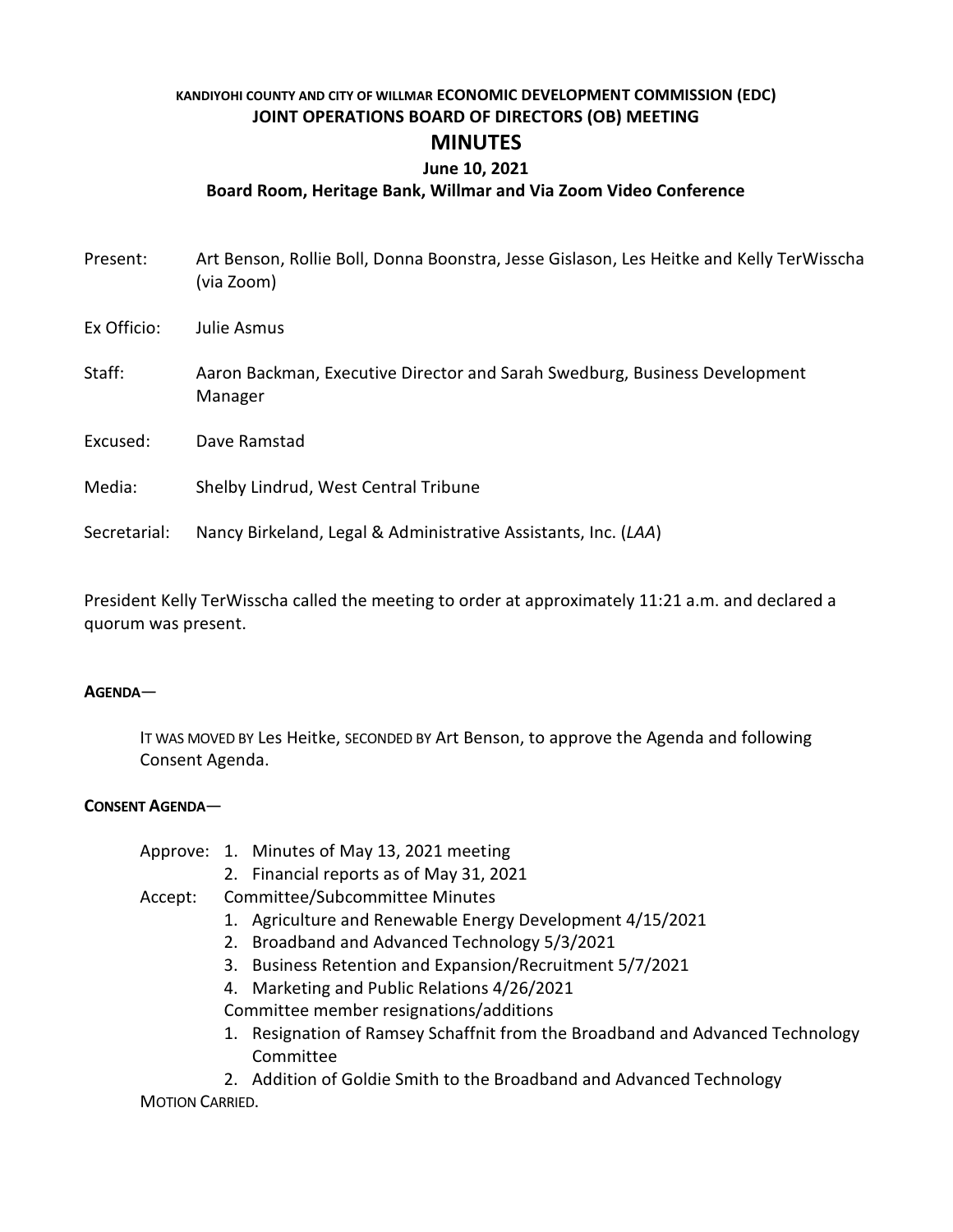#### **UNFINISHED BUSINESS**

**Executive Director's Annual Review.** President TerWisscha announced the review form was emailed yesterday and requested the form be completed and returned by next Tuesday, June 15, 2021.

**Changes to the EDC's COVID-19 Preparation Plan.** Backman reviewed suggested changes to the EDC's Pandemic Plan noting that several changes are to make the plan generic to any pandemic (see attached).

IT WAS MOVED BY Art Benson, SECONDED BY Rollie Boll, to adopt the suggested changes to the EDC's Pandemic Plan and that the Plan be included in the Policies and Procedures Manual. MOTION CARRIED.

#### **NEW BUSINESS**

**Marketing and Communications Specialist Position.** Backman noted that at the EDC boards' planning session it was recommended by some of the attendees that the EDC hire an individual to do in-house marketing. In that regard, the Marketing and Public Relations Committee assisted in creating a position description for a Marketing and Communications Specialist (see attached). Backman is recommending the individual work 32 hours per week with up to 16 hours being remote and at least 16 hours at the EDC office at an annual pay range between \$44,928 to \$54,912 based on qualifications and experience. This pay range is based on research of similar positions in other communities. Backman provided information on funding for the position. The position would be salaried and he would recommend changes to the definition of a full-time employee in the EDC's Employee Handbook.

IT WAS MOVED BY Jesse Gislason, SECONDED BY Donna Boonstra, to approve the Marketing and Communications Specialist job description as presented. MOTION CARRIED.

**Proposed 2022 EDC Budget.** Backman reviewed the proposed 2022 budget with comparisons to 2021, 2020 and 2019 (see attached). The proposal includes a 4.1% increase to the county tax levy. The total proposed income for 2022 is \$656,975 and total expenses is \$649,519. As to the TIGER II grant, Backman noted Mel Odens, Kandiyohi County Engineer, informed him that all partners, except the EDC, have allocated their funds. Odens suggested to him that the EDC begin using the funds budgeted for the TIGER II grant for expenses related to the Willmar railroad Wye project. Expense changes of note to the proposed budget were:

- Countywide Business Development | Mowing/Maintenance—relative to maintenance of the EDC's vacant lot purchased from Ridgewater College (Backman has hired Jason Dahl).
- Agriculture and Renewable Energy Development Committee | Willmar Bioenergy Project Economic Impact Analysis.
- Marketing and Public Relations Committee REDstar Creative—there is a significant reduction of consultants in light of the proposed new marketing position.
- Employee Compensation | Executive Director—includes a 3% salary increase.
- Employee Compensation | Marketing & Communications Specialist—addition of the new position.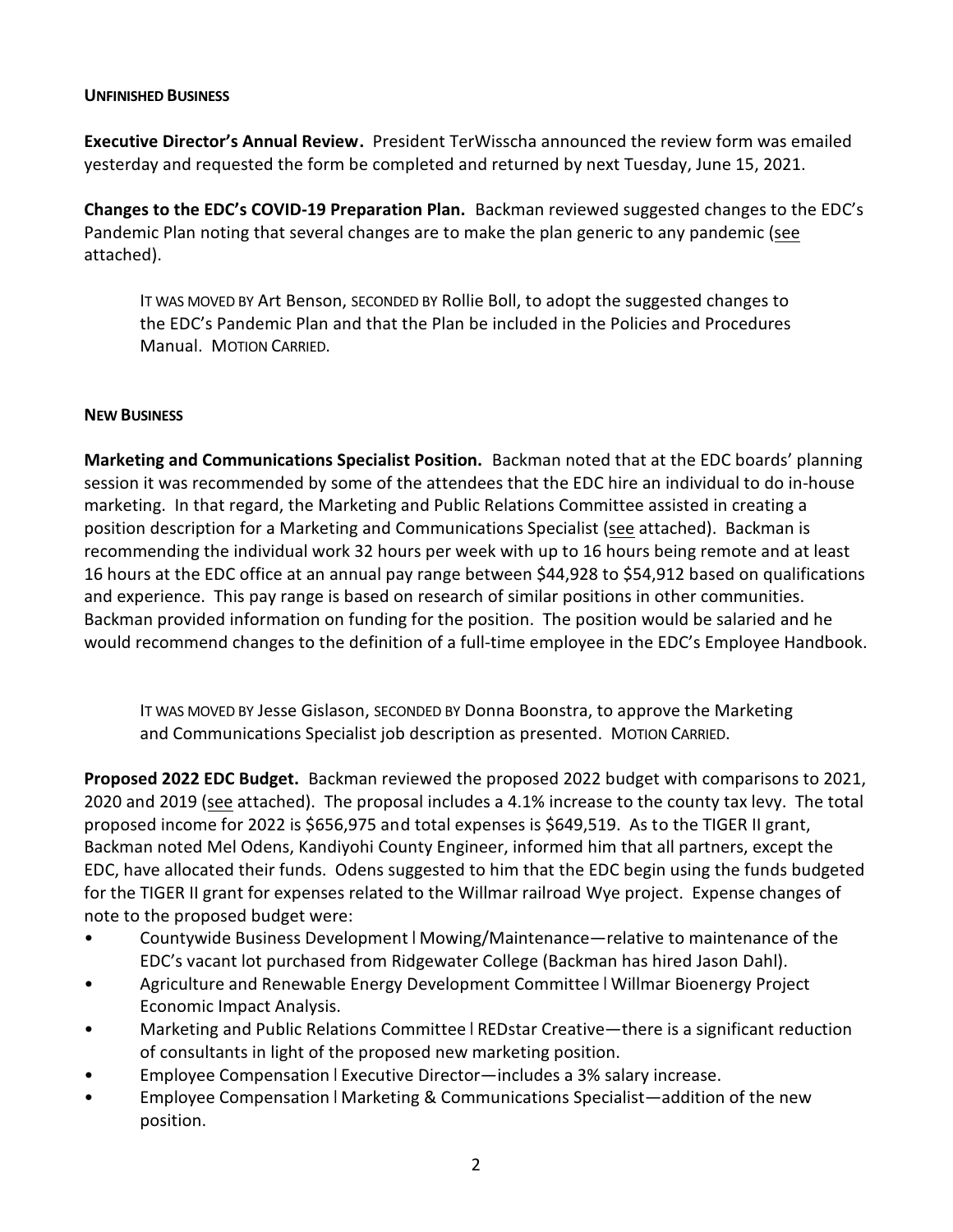• Administrative Expenses | Professional services | Broadband Consultant Agreement—it is anticipated another broadband project could be done in 2022.

Overall, committee expenses decrease by 31% and Office Expenses increase by 1.6%.

[Julie Asmus was excused from the meeting.]

IT WAS MOVED BY Donna Boonstra, SECONDED BY Les Heitke, to recommend to the Kandiyohi County and City of Willmar Economic Development Commission's Joint Powers Board that it adopt the 2022 budget as presented.

### **REPORTS**

**Willmar/Willmar Industrial Park.** Backman noted Dave Ramstad was unable to attend today's meeting as he is holding interviews for the City Planner position. Block 25 is the first major project in the Willmar Renaissance Zone—it is anticipated to be a \$10 million multi-family housing project with 57 units. The City of Willmar received the escrow payment from Lumber One. It will next go to the Planning Commission for a conditional use permit. The distribution center is moving forward and a letter of intent for the 217,000 square foot facility has been received. The preferred developer is working on a site plan with a goal of closing this summer.

[Jesse Gislason was excused from the meeting.]

Sarah Swedburg reported Preserve on 24<sup>th</sup>, a multi-family housing development west of Walmart on the corner of  $5<sup>th</sup>$  Street and 24<sup>th</sup> Avenue, by Kuepers of Brainerd is coming along in terms of City approvals. The first phase includes two buildings and there are plans for a third building in the future. All approvals by the City of Willmar have been done and it is anticipated closing and groundbreaking will be held soon. The 72-unit apartment building being built by Herzog Property Management on County Road 5 will open approximately August  $1^{st}$ .

Backman reported staff is working with a site selector on a bioenergy project. The EDC and City of Willmar are working on surveys requested by the end user that will total approximately \$6,150 and which the EDC is being asked to pay. The City of Willmar will reimburse the EDC for any expenses it pays for the surveys and Phase I Environmental.

IT WAS MOVED BY Rollie Boll, SECONDED BY Art Benson, to approve payment of up to \$6,150 for surveys related to a proposed bioenergy project. MOTION CARRIED.

# **Economic Development Activity.**

**Elevate Business Academy.** Swedburg invited the board to attend the first Elevate graduation ceremony from 5-7 p.m. on June 16<sup>th</sup> at the Willmar Education and Arts Center Rehearsal Hall. Local bankers, accountants and attorneys are being targeted to attend the graduation as potential funders of the program. Diana Anderson of Southwest Initiative Foundation will be the keynote speaker. A list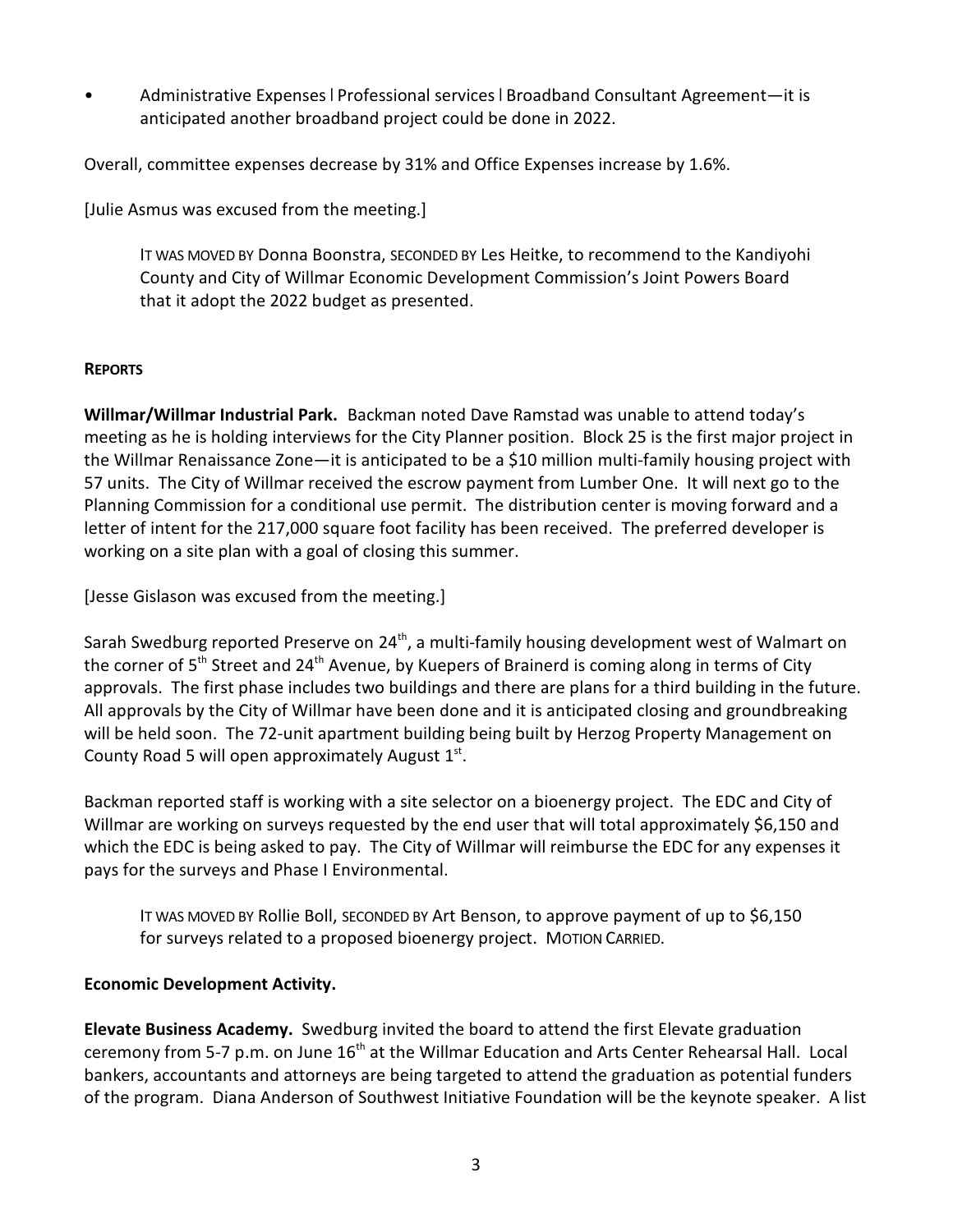of potential students has been started for fall; there is an application process to attend the program. Swedburg will email the graduation invitation to the board.

**Township Broadband Projects.** Swedburg presented information from a work session of the County Board of Commissioners held today relative to the American Rescue Plant (ARP) funds (see attached). Four providers are currently interested in doing projects in Kandiyohi County—Federated Telephone Cooperative, Vibrant, Arvig and Charter. The EDC requested \$4.2 million of Kandiyohi County's ARP funds be used for broadband projects and recommended the county approve two of the four projects proposed by Charter and it move forward with dedicating funds for the Federated project. A portion of the county's ARP fund request would also be used for a project with Vibrant Broadband on the east side of the county. As to Arvig's project planned for Prinsburg, the EDC is asking for a contribution from the county to help homeowners connect to the fiber. A federal grant under the NTIA (National Telecommunications and Information Administration) just became known and may be a possibility for Lake Andrew, Norway Lake and Colfax Townships; it requires a 10% match that would be paid by the townships. Connie Schmoll is working on this new grant. The state has earmarked \$70 million for the next biennium for broadband. Backman stated ARP funds have already been transferred to local government entities. Swedburg stated the southern part of Kandiyohi County is spottily covered through the RDOF (Rural Digital Opportunity Fund) auction awarded to LTD Broadband and cannot be included in the state Border-to-Border grant process.

#### **COMMITTEE REPORTS**

**Agriculture and Renewable Energy Development.** Swedburg reported the Ag Committee will hear from Justice Walker of Mid-Minnesota Development Commission, who will give a presentation on halal meat processing.

**Business Retention and Expansion/Recruitment.** Backman reported the BRE Committee discussed forming two subcommittees to address the goal areas of Workforce Development and Business Support determined at the boards' planning session. Bridget Paulson volunteered to lead the Business Support Subcommittee and Sam Bowen volunteered to lead the Workforce Development Subcommittee.

**Finance.** The committee's meeting was postponed to later in June.

**Leisure Travel.** Art Benson reported conventions and weddings are starting to be held again and the Willmar Lakes Area Convention and Visitors Bureau is responding to requests for proposals.

**WHAT'S UP?** Boonstra reported the first Highway 23 sign was installed near Roscoe; five more will be installed. The Highway 23 Coalition board will meet next Wednesday and hear a presentation from MnDOT District 3 on the freight study and on June 24<sup>th</sup> it will hear the results of the Clara City study. President TerWisscha reported he has been attending several conferences and groundbreaking ceremonies in the last week. His company is in need of many employees. Benson reported he is on the Curling Club board and they are hosting two Stingers players. Les Heitke attended the Willmar City Council meeting Monday night where the future of city engineer positions was discussed; the city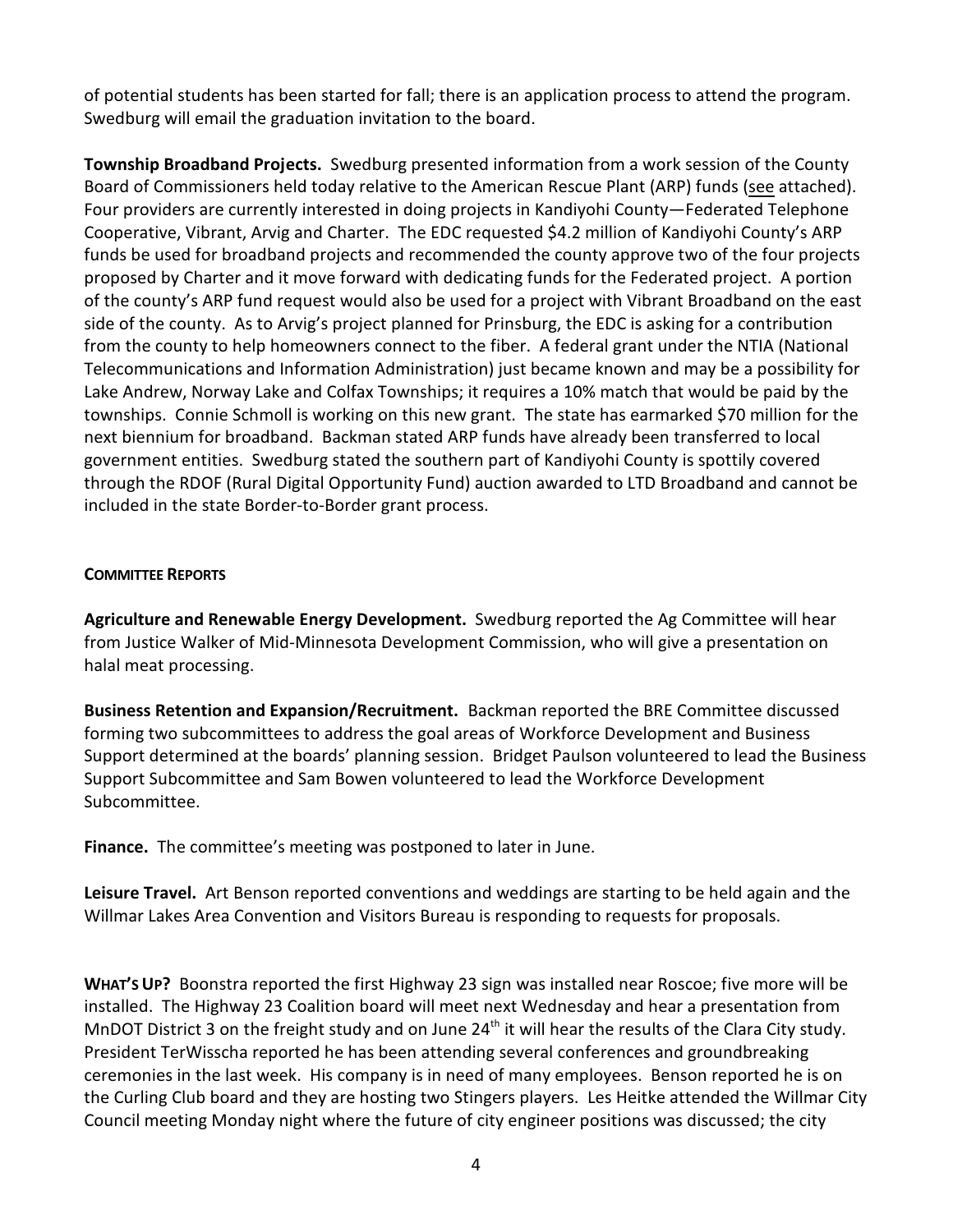engineer and assistant engineers have left. The City of Willmar hired John Harren as interim administrator for 10 hours a week; the city will continue its search for a new City Administrator. The City is also recruiting a Human Resources Director and a City Planner. Robbins Island is in the final stages of being completed and concerts in the park have started. The City is still working with Baker Tilly for the City Administrator position and is pursuing two new candidates.

NEXT MEETING-The next board meeting is 11:00 a.m., Thursday, July 8, 2021 at the board room of Heritage Bank, Willmar and via Zoom.

ADJOURNMENT-There being no further business,

IT WAS MOVED BY Rollie Boll, SECONDED BY Donna Boonstra, to adjourn the meeting.

The meeting was adjourned at approximately 1:14 p.m.

e Gislason, Secretar

APPROVED: 7/8/2021:

TerWisscha, President Kelly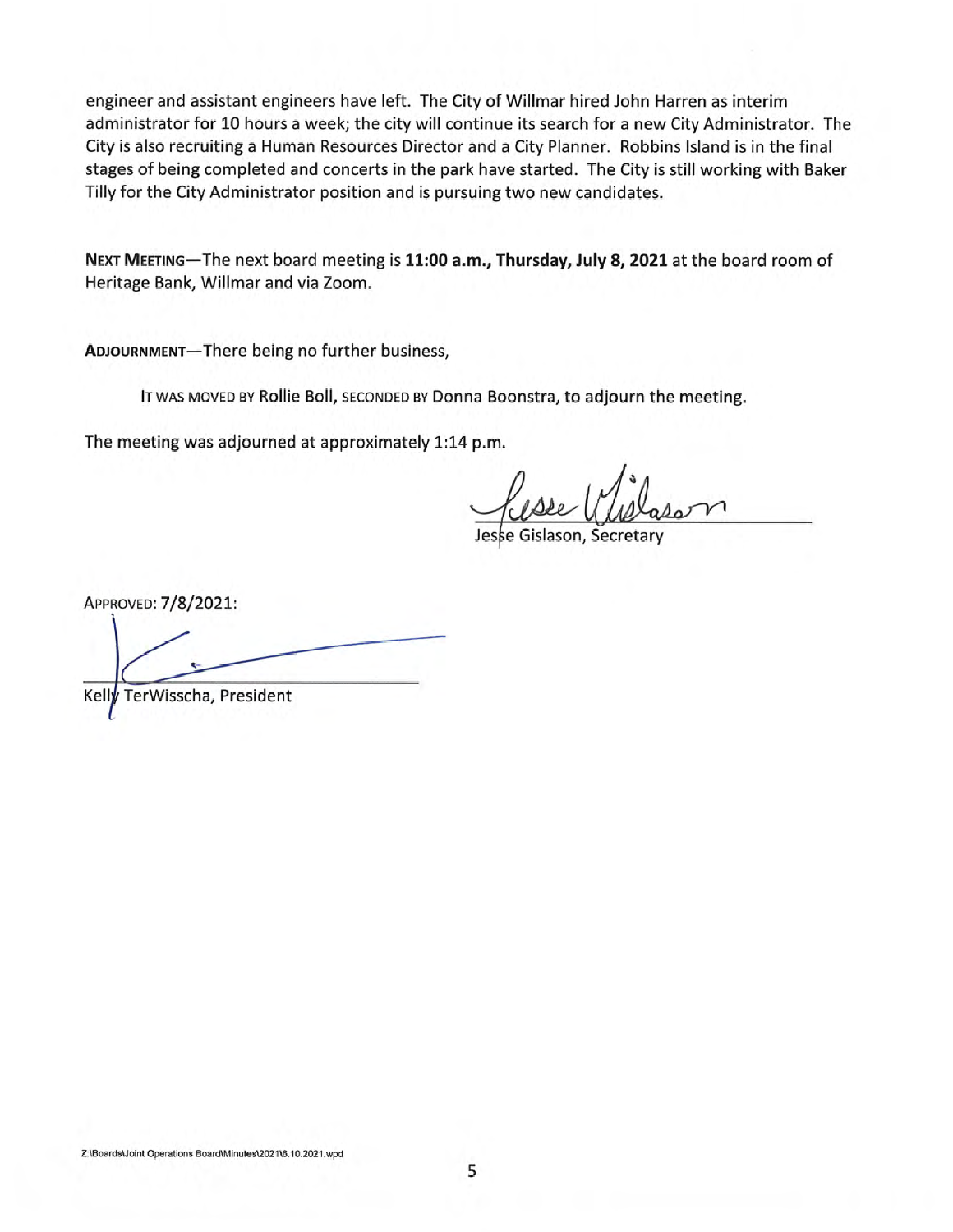#### **WHAT EMPLOYEES NEED TO KNOW ABOUT A PANDEMIC COVID-19 AND WORKING FOR THE KANDIYOHI COUNTY & CITY OF WILLMAR EDC**

The Kandiyohi County & City of Willmar Economic Development Commission (EDC) values all of its employees and contracted staff. The EDC is serious about making sure all employees have a safe and healthy work environment. We encourage employees to let us know if they have any concerns about their safety or health at work. We will work together to address and find reasonable solutions.

Employees/contracted staff need to stay home from work if they are sick, to protect themselves and others. When an employee is going to be absent from work, they must call their supervisor to let them know they will not be into work and the reason why.

All employees need to self-monitor for signs and symptoms of the coronavirus/COVID-19 or any virus or variant thereof causing a pandemic. The following are common symptoms of COVID-19, which are listed on the CDC's website: fever, cough, shortness of breath or difficulty breathing, chills, repeated shaking with chills, muscle pain, headache, sore throat, or a new loss of taste or smell. Symptoms of any pandemic causing virus can be found on the CDC's website. If the employee is experiencing any of these symptoms, he or she needs to stay home and call a doctor. An employee can call CentraCare Connect at 320-200-3200, 24 hours a day, to speak with a nurse who can assist with a symptom check and help set up the appropriate test.

The EDC has a vacation and sick leave policy that allows the carryover of up to 160 hours of sick leave annually or greater if permitted by contract. An employee is entitled to take sick leave related to any COVID-19 pandemic-causing infection. If the employee tests positive for COVID-19 or any pandemic-causing virus, the employee is required to stay home for 14 days and to be fever free for at least three days without the aid of fever reducing medications. The employee is entitled to take sick leave related to COVID-19any pandemic-causing virus, if the employee is unable to work because of the following:

- 1. Is subject to a Federal, State or local quarantine or isolation order related to COVID-19a pandemic;
- 2. Has been advised by a health care provider to self-quarantine related to COVID-19a pandemic;
- 3. Is experiencing COVID-19 symptoms related to a pandemic-causing virus, or substantially-similar condition, and is seeking a medical diagnosis;
- 4. Is caring for an individual subject to an order described in (1) or self-quarantine as described in (2); or
- 5. Is caring for his or her child whose school or place of care is closed (or childcare provider is unavailable) due to COVID-19 pandemic-related reasons.

The EDC has a process in place to wipe down and disinfect common areas in our building. At all times, and especially with a pandemic now, with COVID-19, all employees need to make sure that they are washing their hands for at least 20 seconds with soap and water frequently. Employees should wash their hands at the beginning and end of their work day, prior to mealtimes and after using the toilet.

Employees need to make sure that they cover their cough and sneeze. The employee should cover their mouth and nose with a tissue when they cough or sneeze. After use, put the tissue in the wastebasket and wash one's hands. If the employee does not have a tissue, cough or sneeze into the upper sleeve or elbow, not the hands.

Due to COVID-19 or any pandemic-causing virus, employees need to practice social distancing. The CDC recommends that people stay 6 feet apart and do not gather in groups when possible. At the EDC, we have made changes to the way we meet with people and conduct meetings. When possible, For EDC committee meetings, the EDC may hold is holding conference calls and/or Zoom conferences instead of in-person meetings or offer a "hybrid" meeting option. Board meetings will be held in larger settings to accommodate spacing. The EDC is trying to keep everyone safe by keeping people 6 feet apart and not having people gather in close proximity.

The EDC is endeavoring to create a safe work environment for staff, board members, volunteers and clients. We are concerned for everyone's safety. We ask that employees let us know if they have any safety or health concerns that we need to address in order to help everyone stay safe.

\_\_\_\_\_\_\_\_\_\_\_\_\_\_\_\_\_\_\_\_\_\_\_\_\_\_\_\_\_\_\_\_\_\_\_\_\_\_\_\_\_\_\_\_\_\_\_\_\_\_\_\_\_\_\_\_\_\_\_\_\_ \_\_\_\_\_\_\_\_\_\_\_\_\_\_\_\_\_\_\_\_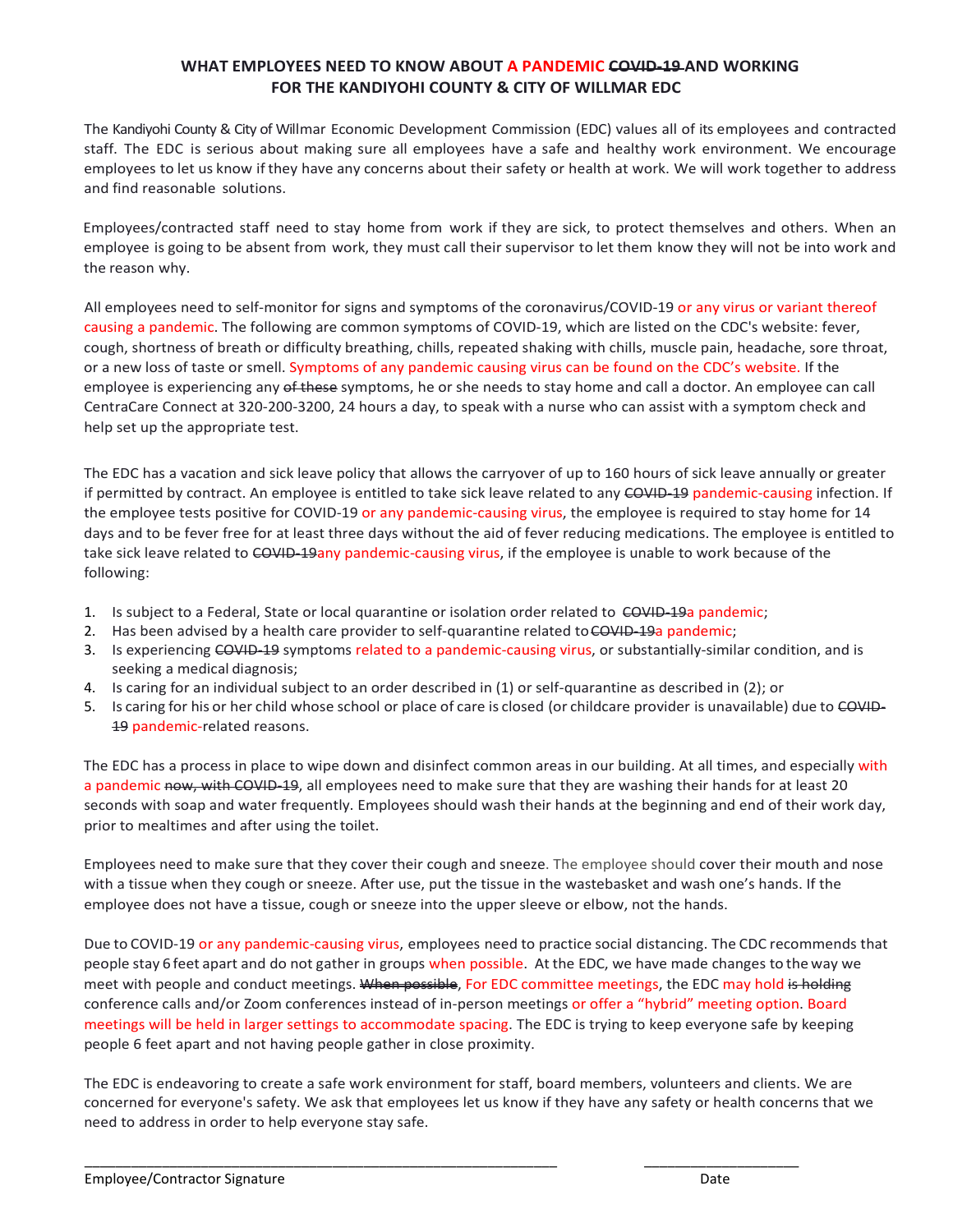Supervisor Signature

Date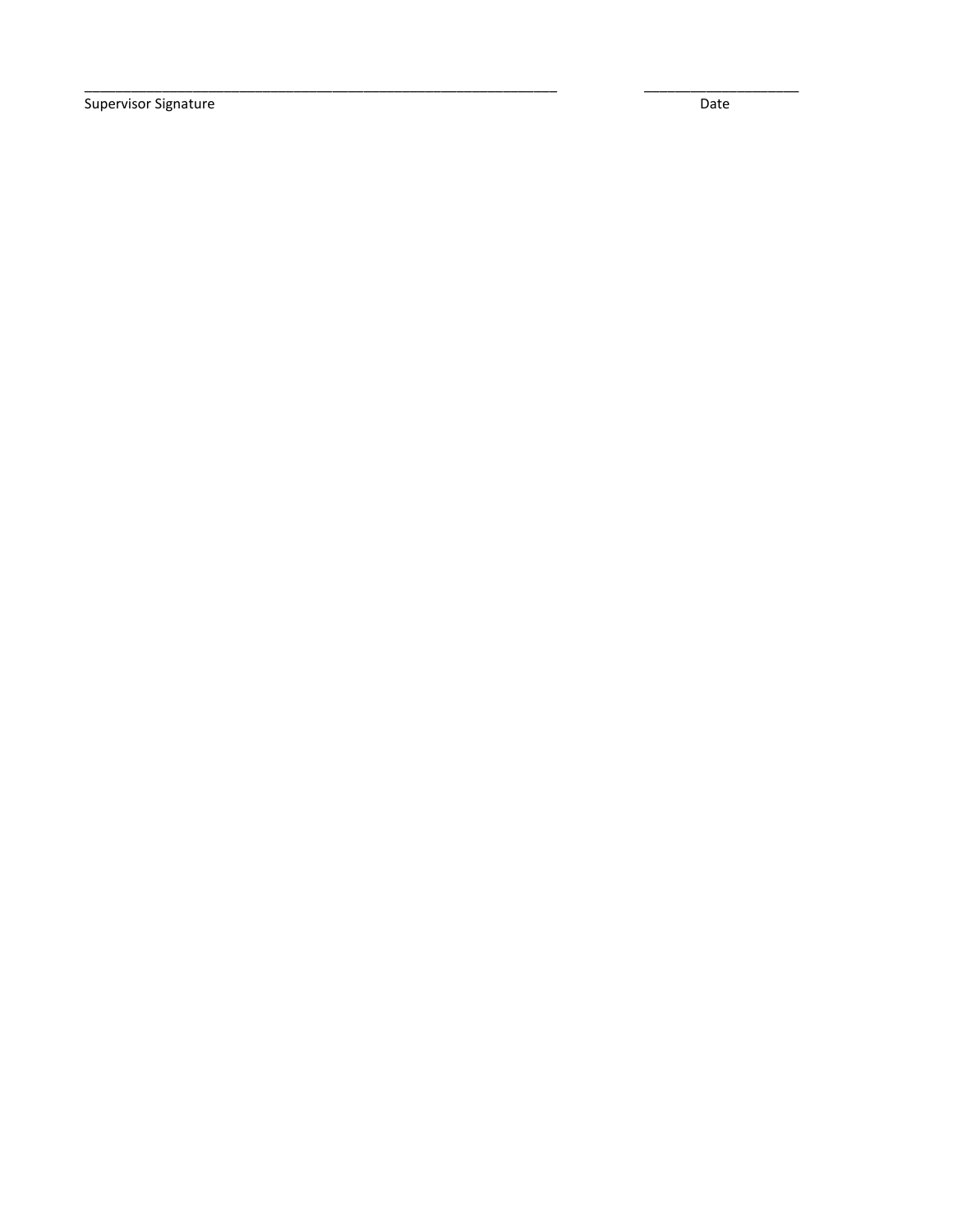#### **KANDIYOHI COUNTY & CITY OF WILLMAR EDC WORKPLACE PROTECTION FOLLOWING PANDEMIC OUTBREAK PERSONAL PROTECTION AND FACILITIES CLEANING, SANITIZING**

The EDC is committed to providing a safe and healthy workplace for all employees, board members, volunteers, clients and visitors. To ensure that, we have developed the following Preparedness Plan (PP) in response to a the COVID-19 pandemic. All employees and contracted staff are responsible for implementing this plan. The EDC's goal is to mitigate the potential for transmission of COVID-19 a pandemic in our workplace, and that requires the full cooperation among everyone. Only through this cooperative effort can we establish and maintain the safety and health of our employees and contracted staff. The EDC staff and Board members are responsible for implementing and complying with all aspects of the EDC's PP.

Our employees are our most important assets. We are serious about safety and keeping our employees working at the EDC. Employee involvement is essential in developing and implementing a successful COVID-19 Pandemic Preparedness Plan. We want our employees to know that we are committed to their safety and asking for their input that they may continue to have in making their jobs even safer.

We will post the Plan on the EDC's website to let our Board members and volunteers know that we are addressing pandemic-related COVID-19 safety issues and asking to see what they have in place to make sure our employee's place of work is safe. The EDC's PP follows the Centers for Disease Control and Prevention (CDC) and Minnesota Department of Health (MDH) guidelines and federal OSHA standards related to COVID-19 and any future pandemic-related virus and addresses:

- hygiene and respiratory etiquette;
- engineering and administrative controls for social distancing;
- customer controls and protections for drop-off, pick-up and delivery;
- housekeeping, including cleaning, disinfecting and decontamination;
- prompt identification and isolation of sick persons;
- communications and training that will be provided to managers and workers; and
- management and supervision necessary to ensure effective implementation of the plan.

#### **SCREENING AND POLICIES FOR EMPLOYEES EXHIBITING SIGNS AND SYMPTOMS OF A PANDEMIC-RELATED VIRUS COVID-19**

Employees have been informed of and encouraged to self-monitor for signs and symptoms of COVID-19 and any other pandemic-related virus. The following policies and procedures are being implemented to assess workers' health status prior to entering the workplace and for workers to report when they are sick or experiencing symptoms. The EDC asks them to seek medical advice if they think they have COVID-19 or any pandemic-causing virus.

The EDC has implemented leave policies that promote workers staying at home when they are sick, when household members are sick, or when required by a health care provider to isolate or quarantine themselves or a member of their household.

We are offer paid sick leave to all of our employees. We require our employees to call their supervisor or the EDC office when they are sick and that they will not be going to work. An employee will need to formally request sick leave to get paid leave from the EDC.

The EDC will make every effort to make office accommodations safe for all workers. Please contact the EDC Executive Director or office staff if an employee or a family member needs special accommodations because of underlying medical conditions. The EDC's goal is to develop a safe environment for employees, family members, and visitors.

The EDC has also implemented a policy for informing workers if they have been exposed to a person with a pandemic-related virus COVID-19 at their workplace and requiring them to quarantine for the required amount of time.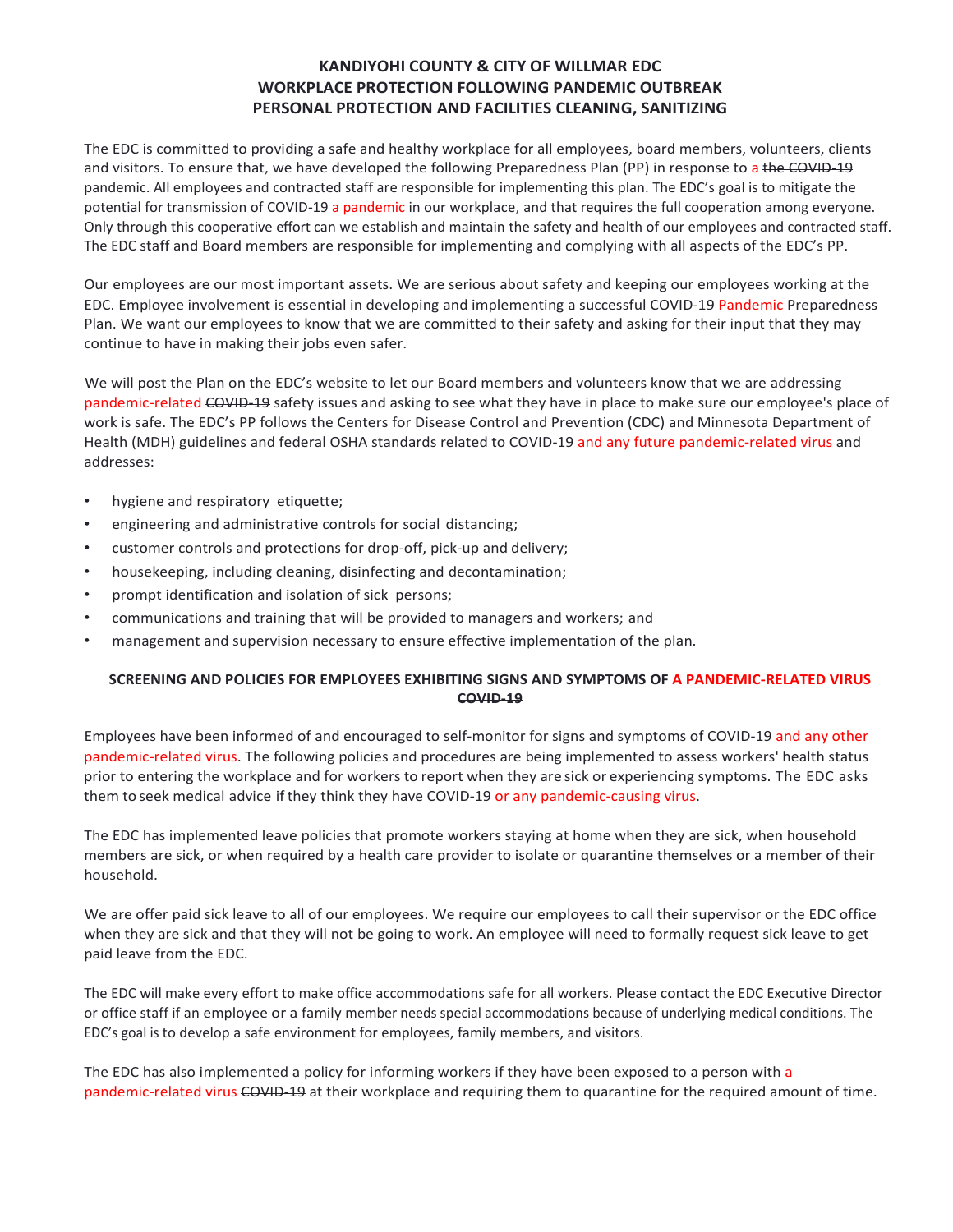#### **EMPLOYEE POLICIES AND GUIDELINES**

- All staff will read and sign off on training for new safe-at-work requirements and guidelines on the first day they return to work following quarantine.
- Safe-at-work protocols will include making sure necessary Personal Protective Equipment (PPE) and disinfecting supplies are available to employees, even if they provide forthemselves.
- Posted information will include recommended protocols for hand washing, properly covering coughs and sneezes; avoiding touching the face, social distancing, on-site health screening, self-quarantining and return-to-work policies, visitor screenings, signage, and all other COVID-19pandemic-related safe workplace changes, and symptoms of COVID-19 a pandemic-related virus.
- Clean and sanitize surfaces frequently.
- Make wipes, sanitizer and cleaning products widely accessible throughout workplaces. Clean the common touch areas (doorknobs, etc.) frequently including shared surfaces throughout the facility at least once every 24 hours. This includes shared spaces like copier and mail area, break/storage room, EDC Boardroom, etc.
- Each employee should only use the phone at their own desk and not allow others to use it
- If microwave/refrigerator is used, it should be wiped down after each use.

#### **FACE COVERINGS**

Masks or cloth face coverings can help with preventing **your** germs from infecting others, especially in situations where you may spread the virus without symptoms, and vice versa. All employees are strongly encouraged to wear their face covering when leaving their work space or conversing with visitors while maintaining social distancing. As of May 14, 2021, there is no longer a State face covering mandate. However, businesses and offices may set their own face covering requirements. All clients and visitors who visit the EDC will be encouraged required to wear a face covering and limit their movement within the office while in turn practicing safe social distancing. Meeting attendees may remove their masks when they are situated six feet apart.

#### **SOCIAL DISTANCING**

- After May 28, 2021 there are no social distancing and capacity restrictions in Minnesota. However, businesses and offices may set their own social distancing and capacity requirements.
- Where practical, the EDC will facilitate employees and contracted staff to work from home.
- To the greatest extent possible, EDC committee meetings can continue to be will be conducted via phone or virtually instead of in-person meetings, or when possible, a hybrid meeting option may be offered.
- In-person meetings will be limited to no more than seven individuals with appropriate spacing in our Boardroom.
- In-person EDC Board meetings will be held in locations to allow for social distancing; and individual Board members and other attendees may will be encouraged to participate remotely during the pandemic.
- Clients with appointments will be encouraged to utilize masks before entering the premises enter the office once they have a mask on.
- There is a table by the main entrance door for drop-off and pickup.

#### **MONITORING EMPLOYEE HEALTH**

- Each employee will conduct a self-evaluation prior to reporting to work daily. Evaluation includes, but is not limited to, COVID-19 symptoms such as fever at or above 100.4 F, cough, shortness of breath/difficulty breathing, or symptoms of any other pandemic-related virus.
- Each employee will keep a record of people with whom they come into personal contact with each day. This will be used for contact tracing in the event of a confirmed or suspected COVID-19 exposure.
- If an employee demonstrates COVID-19 symptoms related to a pandemic-causing virus, tested positive or has been in contact with a confirmed COVID-19 case they will be required to self-quarantine for at least 14 days and to submit to a COVID-19 coronavirus test if one is available.
- Before returning to work after the self-quarantine, they will need a note from a health care professional of their ability to safely return to work.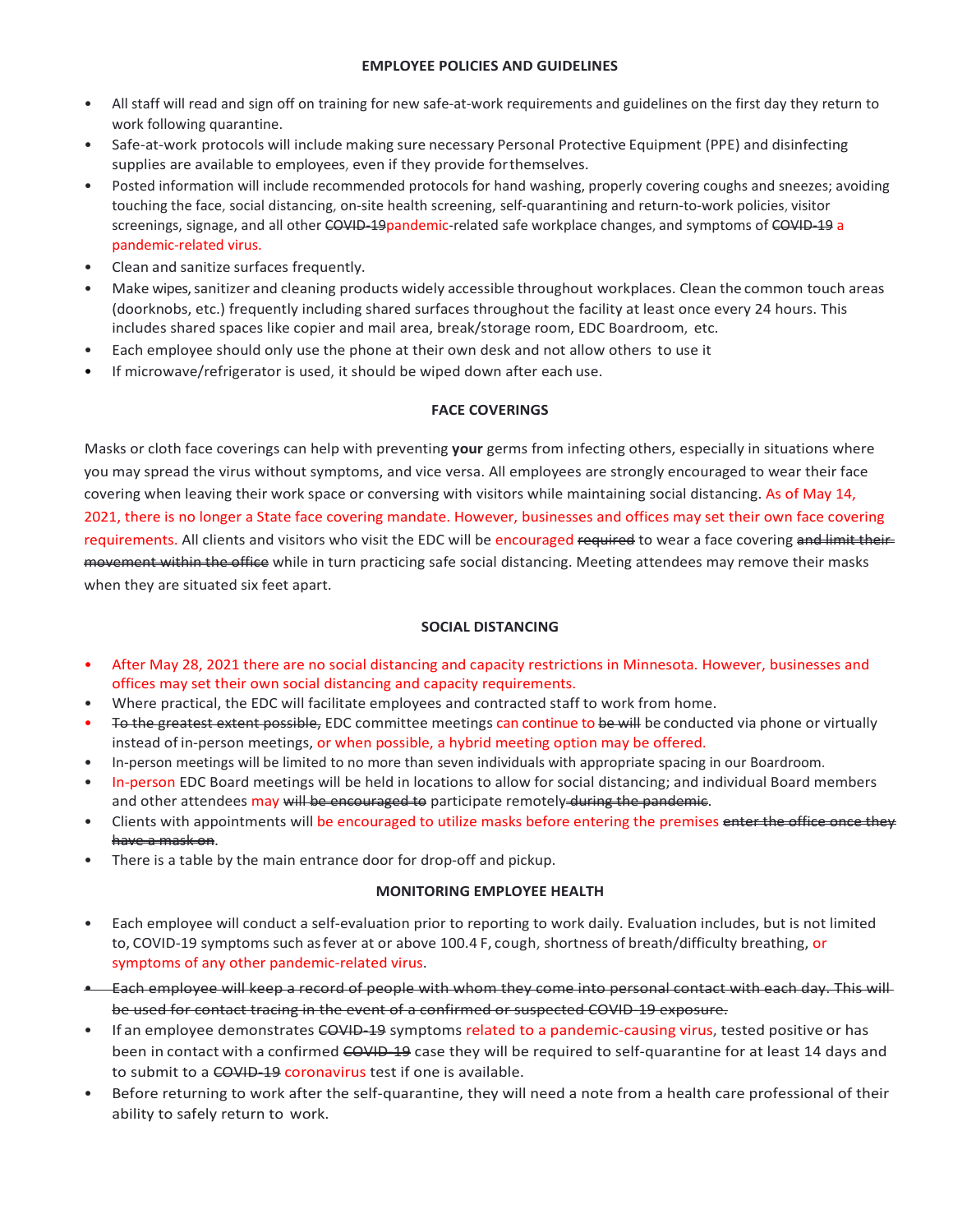• Employees may work remotely during their self-quarantine if they feel well enough to perform their job duties. If employees do not feel well, they may use their existing sick leave for as much time as needed. No employee will be terminated while under self-quarantine.

#### **EMPLOYEE AND VISITOR COMMUNICATIONS/ INSTRUCTION / SIGNAGE**

- An internal notice in the EDC's Boardroom will be used to alert and remind employees and visitors about guidelines, expectations and responsibilities.
- An external notice on the EDC's main entrance door will be used to alert visitors to restrictions for movement in and around facility as well as any applicable guidelines and expectations.

#### **COMMUNICATIONS** *I* **EDUCATION/ RESPONSIBILITIES**

- Communicate and educate EDC employees, board members, volunteers and clients with best practices about how to carry out the plan and protocols.
- Encourage all workers, board members, volunteers and clients to access resources about remote work, how to stay healthy and active at home.
- Resources will be maintained on the EDC's shared computer network so all employees have access to all COVID-19 pandemic-related documents and resources.

#### **CUSTOMER AND VENDOR ENGAGEMENT**

- Customers and vendors will utilize the main entrance door only to enter the EDC offices.
- Deliveries will enter from the EDC's front door and be left by the entrance table.
- No visitors are allowed to enter from the back entrance.

#### **CUSTOMER ENGAGEMENT**

- The doors to the office will be unlocked unless a surge in cases requires the doors to be locked. If the door is locked, customers with appointments should knock on the EDC's main door to announce to staff they are present. Prior to entering all visitors will be encouraged required to wear a mask. A supply of disposable masks will be placed on the table by the office entrance each day.
- Clients and visitors may enter the building up to the table by the EDC entrance to drop off and pick up items and conduct business that cannot be done virtually.

#### **TRAVEL POLICIES**

- During the a pandemic, EDC employees are discouraged from travel on behalf of the EDC to any in-person conference or large gathering where social distancing is not possible.
- The EDC is requiring a 14-day quarantine for employees who return from personal travel from a foreign outside of the county or a domestic COVID-19 pandemic hotspot.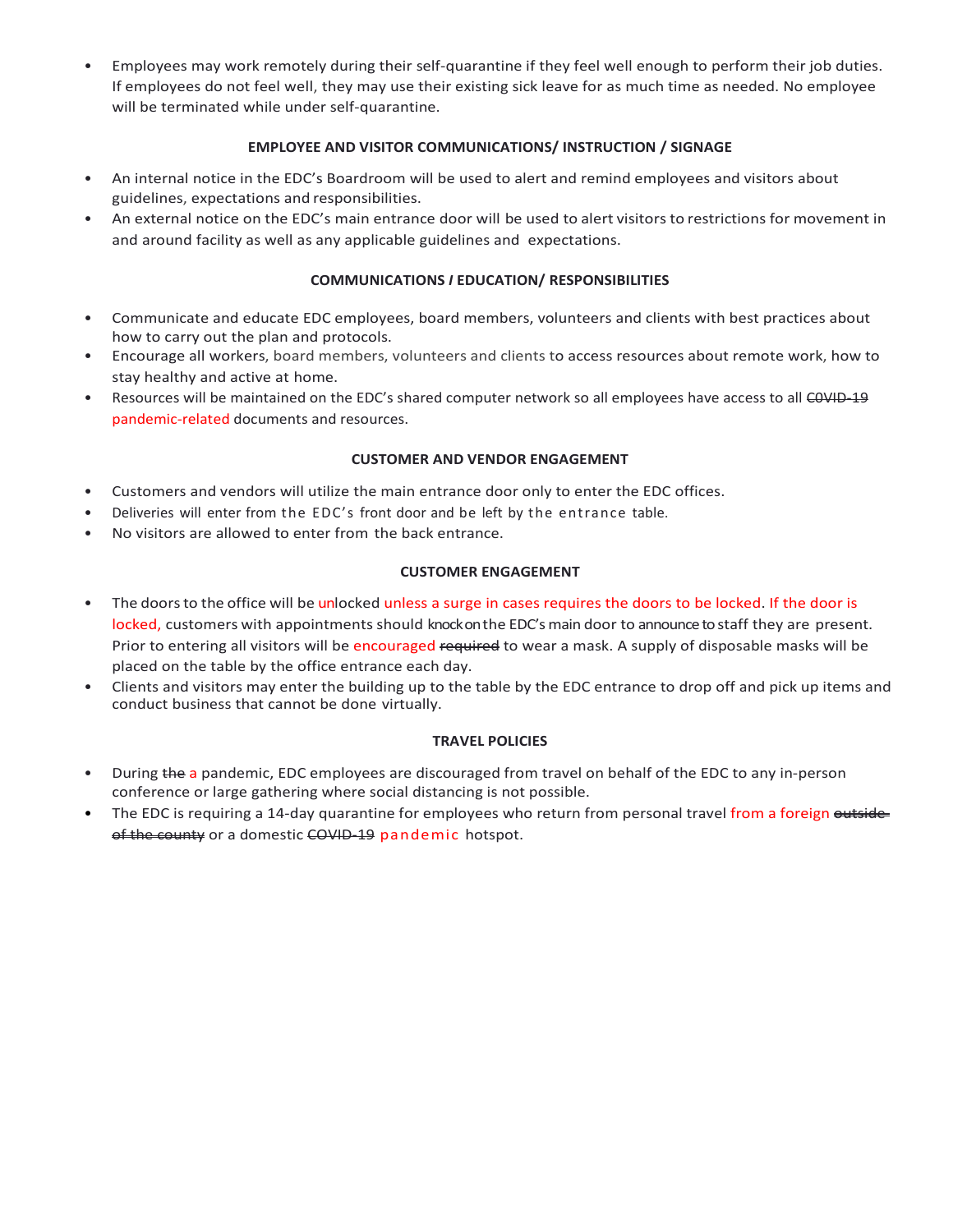

# **Marketing and Communications Specialist**

We are seeking a Marketing and Communications Specialist, which is a newly-created position, to support the economic development team's programs and activities in West Central Minnesota. The Kandiyohi County & City of Willmar Economic Development Commission (EDC) is looking for an enthusiastic and creative person who establishes a positive first impression by implementing strategies to reach new business/entrepreneur clients and promotes the Willmar and Kandiyohi County area to potential jobseekers. You will have administrative duties in developing and implementing marketing strategies.

You will collaborate with the EDC's Executive Director and Business Development Manager in all stages of marketing campaigns. Your insightful contributions will help develop, expand and maintain our marketing presence and help facilitate the EDC's economic growth activities.

#### **Job Summary**

- Overall responsibility for the EDC's website, including maintaining content, search engine optimization and working with staff and partners on updates.
- Manage all social media content on Facebook, Twitter, LinkedIn, YouTube and any new platforms that are impactful to engage our clients and promote our services.
- Research, acquire and schedule a variety of relevant content to post on these platforms using tools, such as Google Alerts and Buffer with a schedule of engagement one to two times weekly.
- Execute Constant Contact (for email campaigns) and direct mail campaigns.
- Responsible for writing, editing and designing the EDC quarterly newsletter.
- EDC staff liaison to the EDC's Marketing & Public Relations Committee, one of five standing committees for the organization.
- Coordinating or assisting with special events as needed, including the Elevate Program and the Partners in Ag Innovation Conference. Set up and run booths at twice annual local job fairs.
- Provide assistance to the EDC staff in creating marketing materials and strategies to position the greater Kandiyohi County area for growth and as a great place to do business.
- Provide in-house design support and expertise as needed for presentations, brochures, ads, flyers, and occasional e-Blasts, etc. Create, edit and manage online blogs and short videos.
- Provide media/public relations support and guidance to staff members.
- Promptly and courteously answer questions received from the public and/or referring them to the appropriate person or agency.
- Have a strong knowledge of a variety of software that includes, Word, Outlook, InDesign, Photoshop, Adobe, etc.
- Attend networking events as needed.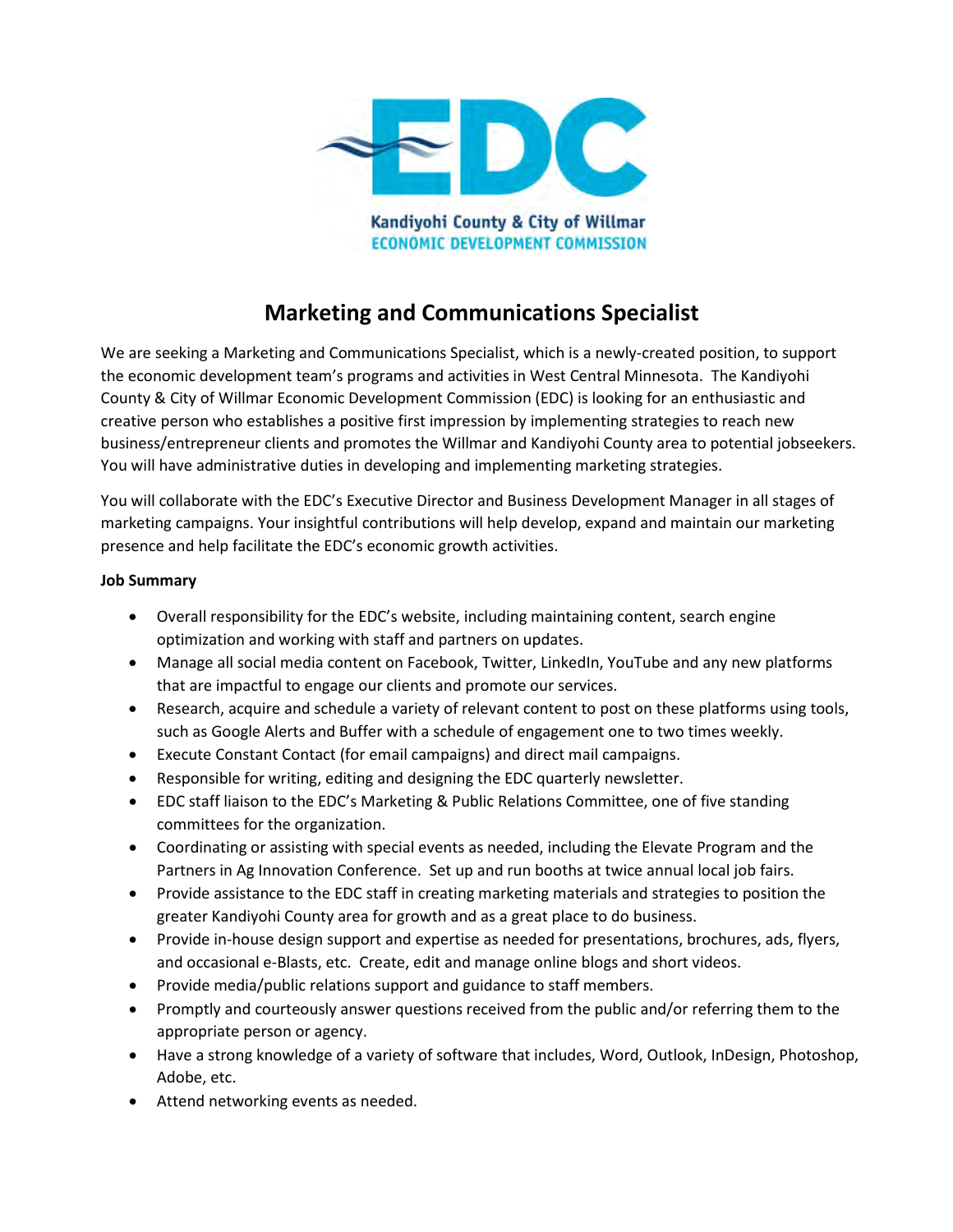#### **Minimum Requirements**

- Bachelor's Degree in Marketing, Communications, Public Relations or related degree.
- One to two years or more of experience in marketing/communications responsibilities, including social media marketing, website maintenance, and print marketing.
- Proficiency in social media platforms (Facebook, LinkedIn, Twitter), website platforms (WordPress), Adobe Suite, Acrobat, InDesign, and Photoshop.
- Strong verbal and written communications skills.

#### **Expectations**

- Strong desire to learn along with professional drive.
- Collaborate with staff and the EDC's partners.
- Team player and open to feedback.
- Proactive, anticipate needs and able to evaluate alternatives.

#### **Salary & Related**

- This new position is [80% of fulltime or] 32 hours per week. The EDC is willing to consider up to 16 hours per week in a remote work environment.
- The pay range for this position is \$44,928 to \$54,912 per year, with specific pay determined based on qualifications and experience you bring to the role.
- The employee benefits applicable to this position include holiday, vacation, sick leave and time off for jury duty; single healthcare coverage; Public Employees Retirement Association (PERA) benefits;
- Other benefits--professional development, cell phone and travel reimbursement.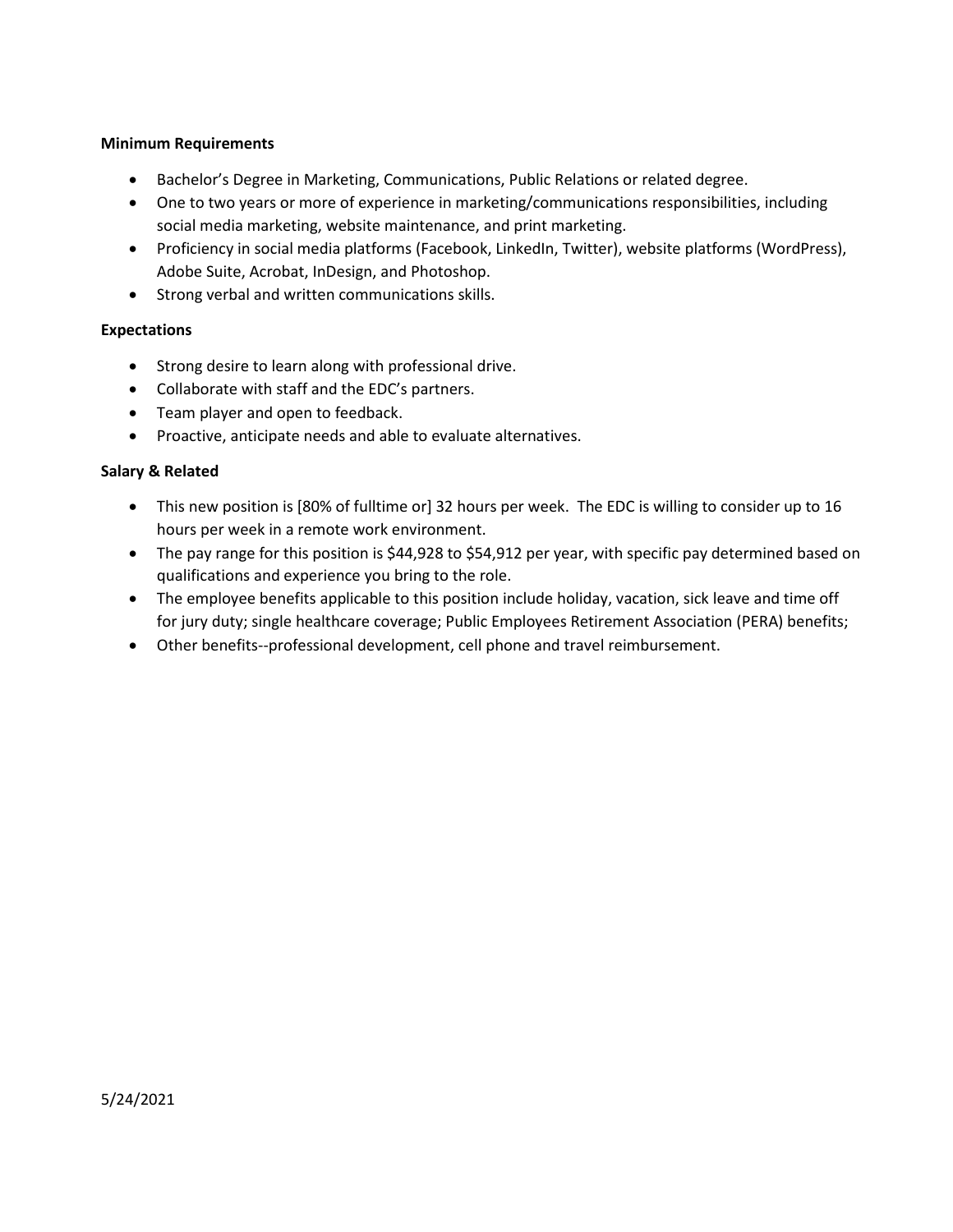

|                                                                     |                  | Proposed  |                          | Rounded as<br>2022 Budget of 5/31/2021 |         | Approved<br>2021 Budget |               | Initial 2020<br><b>Budget</b> |         | Actual 2019 |
|---------------------------------------------------------------------|------------------|-----------|--------------------------|----------------------------------------|---------|-------------------------|---------------|-------------------------------|---------|-------------|
| <b>REVENUES</b>                                                     |                  |           |                          |                                        |         |                         |               |                               |         |             |
| County Tax Levy                                                     | \$               | 556,000   | \$                       | 9,930                                  | \$      | 534,000                 | $\frac{1}{2}$ | 534,000                       |         | \$531,596   |
| Creating Entrepreneurial Opportunities student loan program         | \$               | 28,000    | \$                       | 16,040                                 | \$      | 28,000                  | $\zeta$       | 28,000                        | \$      | 30,947      |
| Grants                                                              |                  |           |                          |                                        |         |                         |               |                               |         |             |
| Kandiyohi County for MN Pandemic Relief Grant (MPR)                 | \$               |           | \$                       | 848,437                                | \$      | 749,194                 |               |                               |         |             |
| State of MN Grant for Hemp Study                                    | $\overline{\xi}$ |           |                          |                                        | \$      | 5,000                   | \$            | 5,000                         |         |             |
| <b>USDA Grant for Hemp Study</b>                                    | \$               |           |                          |                                        | \$      | 15,000                  | \$            | 15,000                        |         |             |
| <b>USDA Grant for Simply Shrimp</b>                                 | \$               |           | \$                       |                                        | \$      |                         | \$            |                               |         | \$107,550   |
| Other Grants (e.g. ARP, USDA, etc.)                                 | \$               | 25,000    |                          |                                        | \$      | 10,000                  | \$            | 6,500                         | \$      |             |
| Insurance dividends                                                 | \$               | 1,000     | \$                       |                                        | \$      | 600                     | \$            | 1,000                         | \$      | 701         |
| Interest on investments                                             |                  |           |                          |                                        |         |                         |               |                               |         |             |
| <b>Bremer Bank - WAMBC</b>                                          | \$               |           | \$                       |                                        | \$      |                         | \$            | 150                           | \$      | 6           |
| Concorde Bank (Revolving Loan Fund savings account)                 | $\overline{\xi}$ | 800       | \$                       | 415                                    | \$      | 600                     | \$            | 600                           | \$      | 601         |
| Heritage Bank savings account                                       | \$               | 1,500     | \$                       | 92                                     | \$      | 1,400                   | \$            | 1,500                         | \$      | 2,417       |
| Lake Region Bank - Microenterprise Loan account                     | \$               | 75        | \$                       | 37                                     |         |                         |               |                               | \$      | 10          |
| United Prairie Bank \$104,592.73 CD @ 1.5% matures 10/12/2019       | \$               |           | $\overline{\mathsf{S}}$  |                                        | \$      |                         | \$            | 1,062                         | \$      | 1,480       |
| United Prairie Bank \$75,000 CD @ 1.75% matures 5/22/2020           | \$               | 1,300     | \$                       |                                        | \$      | 1,300                   | \$            | 1,300                         | \$      | 2,416       |
| Loans                                                               |                  |           |                          |                                        |         |                         |               |                               |         |             |
| <b>ELGP</b> loan application fees                                   | \$               | 200       | \$                       |                                        | \$      | 200                     | \$            | 200                           | \$      |             |
| Microenterprise Loan Fund (WAM-BC) repayments interest              | \$               | 700       | \$                       | 405                                    | \$      | 516                     | \$            | 500                           | \$      | 688         |
| Revolving Loan Fund application fees                                | \$               | 600       | \$                       |                                        | \$      | 300                     | \$            | 600                           | \$      | 580         |
| Revolving Loan Fund filing fee reimbursements                       | \$               | 300       | \$                       |                                        | \$      |                         | \$            | 300                           | \$      | 310         |
| Revolving Loan Fund repayments interest                             | \$               | 5,000     | \$                       | 3,511                                  | Ś       | 7,967                   | \$            | 9,376                         | \$      | 10,065      |
| Other Income                                                        |                  |           |                          |                                        |         |                         |               |                               |         |             |
| Elevate Business Academy - Corporate Donations                      | \$               | 16,000    | $\zeta$                  |                                        | \$      |                         |               |                               |         |             |
| Elevate Business Academy - SWIF Contribution                        | \$               | 20,000    | \$                       | 11,390                                 | \$      | 28,503                  |               |                               |         |             |
| Refunds, reimbursements and in-kind contributions (incl. Hwy 23)    | \$               | 500       | \$                       | 377                                    | \$      | 500                     | \$            | 1,500                         | \$      | 5,680       |
| Retail Business Design Workshops                                    | \$               |           |                          |                                        | \$      |                         | \$            |                               | \$      | 13,625      |
| Sale of Property                                                    | \$               |           | \$                       |                                        | \$      | 65,000                  |               |                               |         |             |
| <b>TOTAL REVENUES</b>                                               |                  | \$656,975 | \$.                      | 890,634                                |         | \$1,448,080             | \$            | 606,588                       |         | \$708,671   |
| <b>EXPENSES</b>                                                     |                  |           |                          |                                        |         |                         |               |                               |         |             |
| <b>CREATING ENTREPRENEURIAL OPPORTUNITIES STUDENT LOAN EXPENSES</b> |                  |           |                          |                                        |         |                         |               |                               |         |             |
| Advertising/Promotions                                              | \$               | 250       | \$                       |                                        | \$      | 250                     | \$            | 150                           | \$      |             |
| <b>Bank Fees</b>                                                    | \$               |           | $\overline{\mathcal{S}}$ |                                        | \$      |                         |               |                               | \$      | 17          |
| Dinner Event and Silent Auction                                     |                  |           |                          |                                        |         |                         |               |                               |         |             |
| Advertising                                                         | \$               | 700       | \$                       | 685                                    | \$      | 250                     | \$            | 1,400                         | \$      | 397         |
| Decorations                                                         | \$               | 2,000     | \$                       | 1,917                                  | $\zeta$ | 2,000                   | \$            | 2,100                         | \$      | 2,337       |
| Entertainment                                                       | \$               | 500       | \$                       |                                        | \$      | 500                     | $\zeta$       | 800                           | $\zeta$ | 400         |
| <b>Event Food and Beverages</b>                                     | \$               | 9,000     | \$                       | 585                                    | \$      | 9,000                   | \$            | 11,000                        | \$      | 12,897      |
| Silent Auction/Other                                                | \$               |           | \$                       | 3,867                                  | \$      |                         | \$            | 150                           | \$      | 130         |
| Equipment                                                           | \$               |           | \$                       |                                        | \$      | 2,500                   | \$            | 7,500                         | \$      |             |
| Loan write-off                                                      | \$               | 1,200     |                          |                                        |         |                         |               |                               | \$      | 15,711      |
| Meals/Meeting refreshments                                          | $\overline{\xi}$ | 1,500     | $\zeta$                  | 1,139                                  | \$      | 1,500                   | $\zeta$       | 2,000                         | \$      | 2,516       |
| Memberships/Dues                                                    | \$               | 1,000     | \$                       | 593                                    | $\zeta$ | 300                     | $\zeta$       | 300                           | \$      | 944         |
| Miscellaneous                                                       | \$               | 1,500     | \$                       | 1,012                                  | \$      | 1,500                   | \$            | 1,500                         | \$      | 2,634       |
| Scholarships                                                        |                  |           | \$                       |                                        | \$      | 1,000                   | \$            | 1,000                         | \$      |             |
| <b>Supplies</b>                                                     | \$               | 500       | \$                       | 360                                    | \$      |                         | \$            |                               | \$      |             |
| Transportation/Travel                                               | \$               | 200       | \$                       | 79                                     | ऽ       | 200                     |               |                               | \$      |             |
| <b>Total CEO Loan Expenses</b>                                      | \$               | 18,350    | \$                       | 10,237                                 | -\$     | 19,000                  | \$            | 27,900                        | \$      | 37,984      |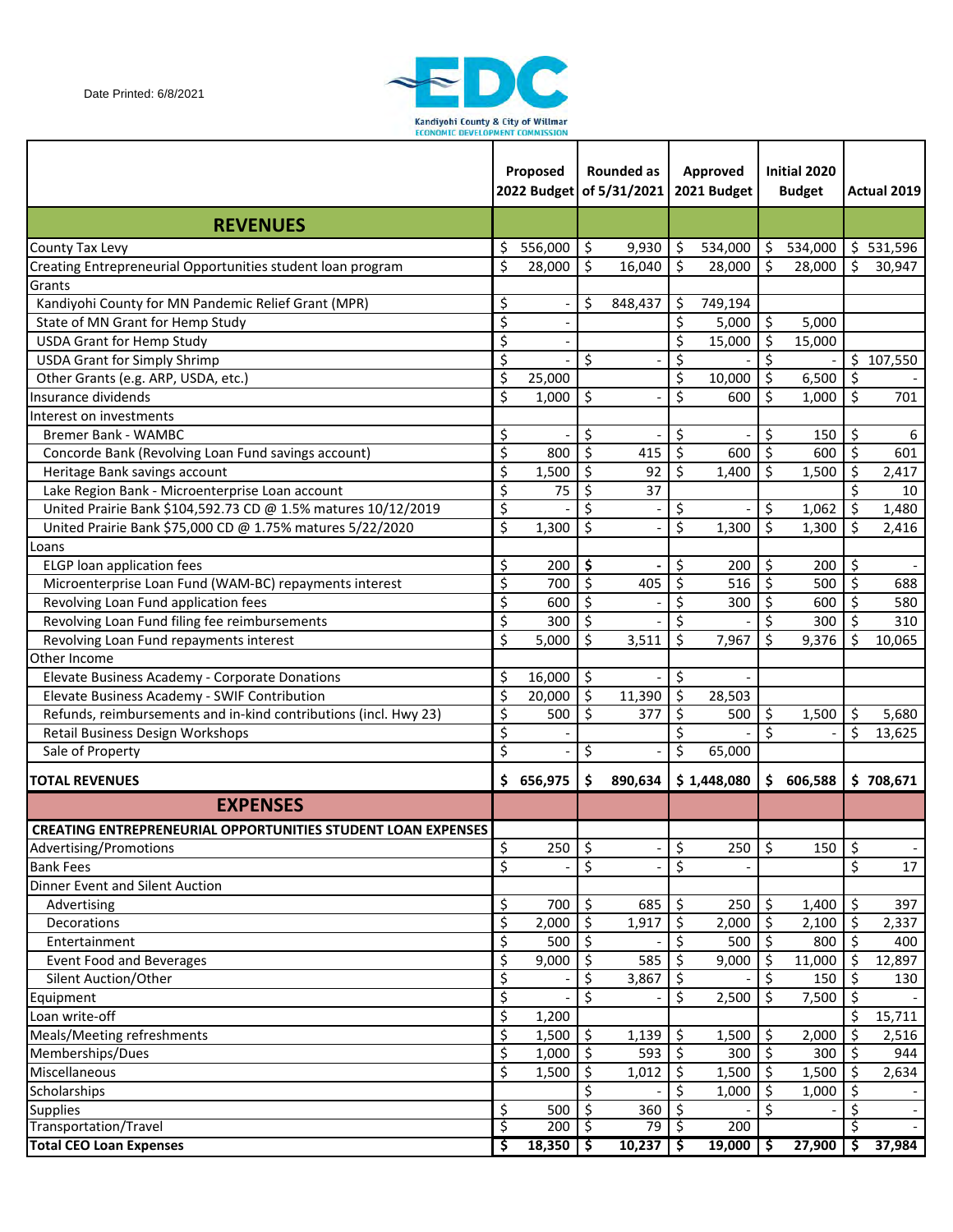

|                                                             |                  | Proposed   | <b>Rounded as</b><br>2022 Budget of 5/31/2021 |         |     | Approved<br>2021 Budget | Initial 2020<br><b>Budget</b> |        |            | Actual 2019 |
|-------------------------------------------------------------|------------------|------------|-----------------------------------------------|---------|-----|-------------------------|-------------------------------|--------|------------|-------------|
| <b>CPR Grant Program</b>                                    |                  |            |                                               |         |     |                         |                               |        |            |             |
| <b>Administrative Expenses</b>                              |                  |            |                                               |         |     |                         |                               |        |            |             |
| Accountant                                                  | \$               |            | \$                                            | 2,300   | \$  | 2,300                   |                               |        |            |             |
| Consultant fees                                             | \$               |            | \$                                            | 861     | \$. |                         |                               |        |            |             |
| General administrative services                             | \$               |            | \$                                            | 24      | \$  |                         |                               |        |            |             |
| <b>Supplies</b>                                             | \$               |            | \$                                            | 25      | S   |                         |                               |        |            |             |
| Other eligible expenses                                     | \$               |            | \$                                            | 2       | \$  |                         |                               |        |            |             |
| <b>Total CPR Grant Program</b>                              | \$               |            | \$                                            | 3,213   | \$  | 2,300                   |                               |        |            |             |
| <b>MPR Grant Program</b>                                    |                  |            |                                               |         |     |                         |                               |        |            |             |
| <b>Business grants</b>                                      | \$               |            | \$                                            | 789,500 | -\$ | 700,000                 |                               |        |            |             |
| Nonprofit grants                                            | $\overline{\xi}$ |            | $\overline{\mathsf{S}}$                       | 54,243  | \$  | 40,500                  |                               |        |            |             |
| Administrative expenses                                     |                  |            |                                               |         |     |                         |                               |        |            |             |
| Consultant fees                                             | \$               |            | \$                                            | 2,324   | \$  | 8,400                   |                               |        |            |             |
| General administrative services                             | \$               |            | \$                                            | 1,093   | \$  | 294                     |                               |        |            |             |
| Supplies                                                    | \$               |            | \$                                            | 491     | \$  |                         |                               |        |            |             |
| <b>Total MPR Grant Program</b>                              | \$               |            | \$                                            | 847,650 | Ŝ.  | 749,194                 |                               |        |            |             |
| Loan Program Expenses                                       |                  |            |                                               |         |     |                         |                               |        |            |             |
| Loan write-offs and allowance                               | \$               | 5,000      | \$                                            | 0       | \$  | 15,000                  | \$                            | 750    | \$         | $2^{\circ}$ |
| Micro Loan Program Expenses                                 | \$               |            | \$                                            |         | \$  | 200                     |                               |        | \$         | (55)        |
| Other                                                       |                  |            | \$                                            |         |     |                         |                               |        | \$         | 40          |
| <b>Total Loan Program Expenses</b>                          | \$               | 5,000      | \$                                            | 0       | \$  | 15,200                  | \$                            | 750    | Ś          | (13)        |
| <b>Board Expenses</b>                                       |                  |            |                                               |         |     |                         |                               |        |            |             |
| Joint Operations Board (includes meals/administrative time) | \$               | 2,500      | \$                                            | 1,203   | \$  | 2,900                   | \$                            | 3,000  | \$         | 3,813       |
| Joint Powers Board (includes meals/administrative time)     | \$               | 2,000      | \$                                            | 820     | \$  | 2,200                   | \$                            | 2,200  | \$         | 2,197       |
| Other                                                       | \$               |            | \$                                            |         | \$  |                         | \$                            |        | \$         | 40          |
| <b>Total Other Expenses</b>                                 | \$               | 4,500      | \$                                            | 2,023   | \$  | 5,100                   | \$                            | 5,200  | \$.        | 6,050       |
| <b>Countywide Business Development</b>                      |                  |            |                                               |         |     |                         |                               |        |            |             |
| BUILD (TIGER II) Grant - Willmar Industrial Park            | \$               | 15,000     | \$                                            |         | \$  | 35,000                  | \$                            | 35,000 | \$         |             |
| CEO Student Program Administration                          | \$               | 250        | \$                                            |         | \$  | 200                     | \$                            | 500    | \$         | 220         |
| Countywide business development                             | \$               | 6,000      | \$                                            |         | \$  | 6,000                   | \$                            | 6,000  | \$         | 900         |
| Purchase of Land from State of MN                           | \$               |            | \$                                            | 2,294   | \$  | 62,050                  | \$                            |        | \$         |             |
| Mowing/Maintenance of Lot                                   | \$               | 2,000      |                                               |         |     |                         |                               |        |            |             |
| Retail Business Development Workshops                       |                  |            |                                               |         |     |                         |                               |        | $\sqrt{2}$ | 13,746      |
| Retail Business Design Follow-up Meetings                   | \$               | 200        | \$                                            |         | \$  | 200                     |                               |        |            |             |
| <b>Startup Bootcamp Scholarships</b>                        | \$               | 900        | \$                                            |         | \$  | 1,800                   |                               |        |            |             |
| <b>USDA Grant Simply Shrimp</b>                             | $\overline{\xi}$ |            | \$                                            |         | \$  |                         | \$                            |        |            | \$107,550   |
| <b>Total Countywide Business Development</b>                | \$               | 24,350     | \$                                            | 2,294   | \$. | 105,250                 | S                             | 41,500 |            | \$122,416   |
| <b>Economic Development Community Contributions</b>         |                  |            |                                               |         |     |                         |                               |        |            |             |
| <b>Sponsor Fees</b>                                         |                  |            |                                               |         |     |                         |                               |        |            |             |
| Ag & Animal Science Conference (See Ag Committee)           | \$               |            |                                               |         | \$  |                         | \$                            |        | \$         |             |
| U of M Technology Showcase                                  | \$               |            |                                               |         | \$  |                         | \$                            | 500    | \$         |             |
| Vision 2040                                                 | \$               | 2,000      | $\zeta$                                       |         | \$  | 2,000                   | \$                            | 2,000  | \$         | 2,000       |
| <b>Total Economic Development Community Contributions</b>   | \$               | $2,000$ \$ |                                               |         | \$  | 2,000                   | \$                            | 2,500  | Ŝ          | 2,000       |
| <b>Elevate Business Academy</b>                             |                  |            |                                               |         |     |                         |                               |        |            |             |
| Advertising                                                 | \$               | 1,400      | \$                                            |         | \$  | 1,900                   |                               |        |            |             |
| Copying                                                     | \$               | 240        | \$                                            |         | Ś.  | 240                     |                               |        |            |             |
| Equipment                                                   | \$               | 500        | Ŝ.                                            | 539     |     |                         |                               |        |            |             |
| Marketing                                                   | \$               | 1,250      | \$                                            | 4,854   | \$  | 5,960                   |                               |        |            |             |
| Mileage/Travel                                              | \$               | 175        | Ś.                                            | 49      | Ŝ   | 138                     |                               |        |            |             |
| Printing                                                    | \$               | 125        | S                                             |         |     | 125                     |                               |        |            |             |
| <b>Program Facilitators</b>                                 | \$               | 22,500     | \$                                            | 2,500   | \$  | 10,240                  |                               |        |            |             |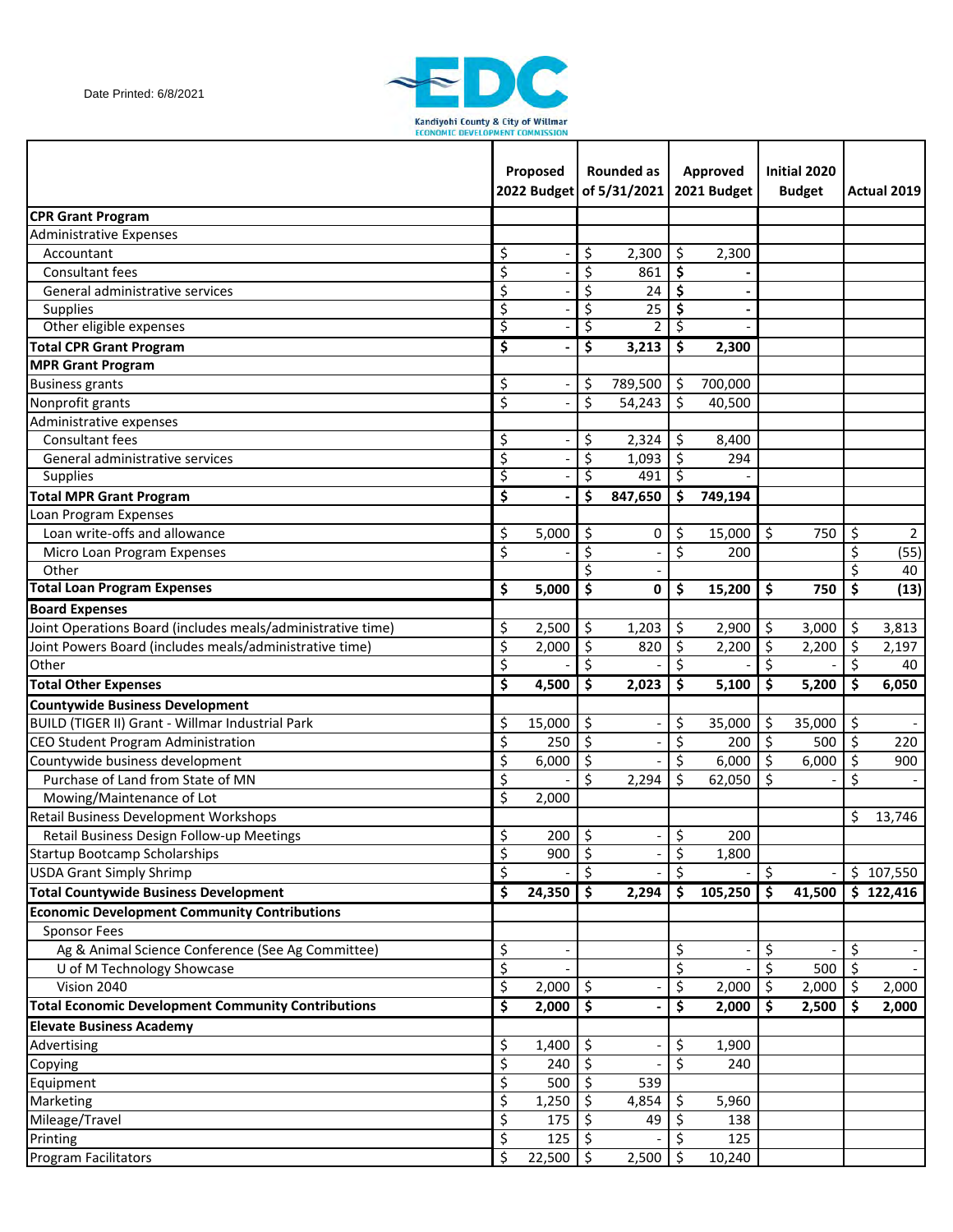

|                                                                   |                                 | Proposed   |                         | <b>Rounded as</b><br>2022 Budget of 5/31/2021 |                     | Approved<br>2021 Budget |                         | Initial 2020<br><b>Budget</b> |                     | Actual 2019 |
|-------------------------------------------------------------------|---------------------------------|------------|-------------------------|-----------------------------------------------|---------------------|-------------------------|-------------------------|-------------------------------|---------------------|-------------|
| <b>Staff - Time Invest</b>                                        |                                 |            |                         |                                               |                     |                         |                         |                               |                     |             |
| Administrative assistance                                         | \$                              | 900        | \$                      | 211                                           | \$                  | 960                     |                         |                               |                     |             |
| Planning meetings/preparation                                     | \$                              | 800        | \$                      | 185                                           | \$                  | 1,008                   |                         |                               |                     |             |
| Post-training advocacy                                            | \$                              | 850        | \$                      |                                               | \$                  | 720                     |                         |                               |                     |             |
| Training & coordinating                                           | \$                              | 6,900      | \$                      |                                               | \$                  | 6,912                   |                         |                               |                     |             |
| <b>Total Staff - Time Investment</b>                              | \$                              | 9,450      | \$                      | 397                                           | \$                  | 9,600                   |                         |                               |                     |             |
| <b>Translation services</b>                                       | \$                              | 300        | \$                      |                                               | \$                  | 300                     |                         |                               |                     |             |
| <b>Total Elevate Business Academy</b>                             | \$                              | 35,940     | \$                      | 8,339                                         | \$                  | 28,503                  |                         |                               |                     |             |
| <b>COMMITTEE EXPENSES</b>                                         |                                 |            |                         |                                               |                     |                         |                         |                               |                     |             |
| Agriculture and Renewable Energy Development                      |                                 |            |                         |                                               |                     |                         |                         |                               |                     |             |
| Conferences/Seminars/Trainings (including Industrial Hemp)        | \$                              | 2,000      | \$                      | 10                                            | \$                  | 2,000                   | \$                      | 2,000                         | \$                  | 440         |
| Industrial Hemp Value-Added Study                                 | $\overline{\xi}$                |            | $\overline{\mathsf{s}}$ |                                               | \$                  | 20,000                  | \$                      | 25,000                        | \$                  |             |
| Willmar Bioenergy Project Economic Impact Analysis                | $\overline{\xi}$                | 5,000      |                         |                                               |                     |                         |                         |                               |                     |             |
| Marketing                                                         |                                 |            |                         |                                               |                     |                         |                         |                               | \$                  | 60          |
| Meals/Meeting Refreshments                                        | \$                              | 400        | \$                      |                                               | \$                  | 500                     | \$                      | 600                           | \$                  | 512         |
| Mileage/Travel                                                    | \$                              | 1,000      | \$                      | 3                                             | \$                  | 1,200                   | \$                      | 1,200                         | \$                  | 1,220       |
| Partners in Ag Innovation Conference Sponsor & Marketing          | \$                              | 1,500      | \$                      | 1,005                                         | \$                  | 1,500                   | \$                      | 1,500                         | \$                  | 2,000       |
| <b>Professional Services</b>                                      |                                 |            |                         |                                               |                     |                         |                         |                               |                     |             |
| <b>General Administrative Services</b>                            | \$                              | 1,300      | \$                      | 500                                           | \$                  | 1,500                   | \$                      | 2,000                         | \$                  | 3,998       |
| Other                                                             |                                 |            | \$                      | 185                                           |                     |                         |                         |                               |                     |             |
| Supplies (office or program)                                      | \$                              | 250        | \$                      | 570                                           | $\zeta$             | 200                     | $\overline{\mathbf{S}}$ | 250                           | \$                  |             |
| <b>Total Ag Committee Expenses</b>                                | \$                              | 11,450     | \$                      | 2,273                                         | Ŝ.                  | 26,900                  | $\mathsf{\$}$           | 32,550                        | \$.                 | 8,229       |
| <b>Broadband and Advanced Technology</b>                          |                                 |            |                         |                                               |                     |                         |                         |                               |                     |             |
| Conferences/Seminars/Trainings                                    | \$                              | 800        | \$                      |                                               | \$                  | 800                     | \$                      | 500                           | \$                  | 1,172       |
| Marketing                                                         | \$                              | 600        | \$                      |                                               | \$                  | 1,000                   | \$                      | 1,000                         | \$                  |             |
| Meals/Meeting Refreshments                                        | \$                              | 800        | \$                      |                                               | \$                  | 1,000                   | \$                      | 1,000                         | \$                  | 1,785       |
| Mileage/Travel                                                    | \$                              | 1,200      | \$                      | 111                                           | \$                  | 1,000                   | \$                      | 800                           | \$                  | 1,782       |
| Postage                                                           | \$                              | 500        | \$                      |                                               | \$                  | 300                     | \$                      | 500                           | \$                  | 528         |
| Printing, copying & publishing                                    | \$                              | 500        | \$                      |                                               | \$                  | 500                     | \$                      | 500                           | \$                  |             |
| <b>Professional Services</b>                                      |                                 |            | \$                      |                                               |                     |                         |                         |                               |                     |             |
| <b>General Administrative Services</b>                            | \$                              | 1,000      | \$                      | 590                                           | \$                  | 1,000                   | \$                      | 1,000                         | \$                  | 2,387       |
| <b>Total Professional Services</b>                                | Ś                               | $1,000$ \$ |                         | $590$ \$                                      |                     | $1,000$ \$              |                         | 1,000                         | \$                  | 2,387       |
| <b>Total Broadband and Advanced Technology Committee Expenses</b> | $\overline{\boldsymbol{\zeta}}$ | $5,400$ \$ |                         | 701                                           | $\ddot{\bm{\zeta}}$ | $5,600$   \$            |                         | 5,300                         | $\ddot{\bm{\zeta}}$ | 7,654       |
| <b>Business Retention and Expansion/Recruitment</b>               |                                 |            |                         |                                               |                     |                         |                         |                               |                     |             |
| Childcare Initiative                                              | \$                              | 500        | $\zeta$                 |                                               | \$                  | 1,200                   | \$                      | 1,000                         | \$                  | 1,881       |
| Conferences/Seminars/Trainings                                    | \$                              |            | \$                      |                                               | \$                  | 500                     | $\zeta$                 | 650                           | \$                  | 45          |
| Grants                                                            | \$                              | 10,000     | \$                      | 7,500                                         | \$                  | 10,000                  | \$                      | 6,500                         | \$.                 | 10,000      |
| <b>Highway 23 Coalition</b>                                       |                                 |            |                         |                                               |                     |                         |                         |                               |                     |             |
| Conferences/Seminars/Trainings                                    | \$                              |            | \$                      |                                               | \$                  | 150                     | \$                      | 200                           | \$                  |             |
| <b>General Administrative Services</b>                            | \$                              | 700        | \$                      | 703                                           | \$                  | 600                     | \$                      | 2,000                         | \$                  | 1,540       |
| Meals/Meeting Refreshments                                        | \$                              |            | \$                      |                                               | \$                  |                         | \$                      | 200                           | \$                  | 43          |
| Mileage/Travel                                                    | $\overline{\xi}$                | 200        | $\zeta$                 | 4                                             | $\zeta$             | 200                     | \$                      | 1,000                         | \$                  | 2,332       |
| Supplies                                                          | \$                              | 200        | $\zeta$                 | 304                                           | $\ddot{\mathsf{S}}$ |                         |                         |                               | \$                  | (51)        |
| <b>Total Highway 23 Coalition</b>                                 | \$                              | 1,100      | \$                      | 1,011                                         | \$                  | 950                     | \$                      | 3,400                         | \$                  | 3,864       |
| Marketing                                                         | \$                              | 500        | \$                      | 574                                           | \$                  | 500                     | \$                      |                               |                     |             |
| <b>Meals/Meeting Refreshments</b>                                 | \$                              |            | \$                      |                                               | \$                  |                         | \$                      | 200                           | \$                  | 66          |
| Mileage/Travel                                                    | $\zeta$                         | 500        | $\zeta$                 | 50                                            | \$                  | 1,000                   | \$                      | 800                           | \$                  | 1,320       |
| Printing, copying & publishing                                    | \$                              | 150        | $\zeta$                 |                                               | \$                  | 150                     | \$                      | 150                           | \$                  |             |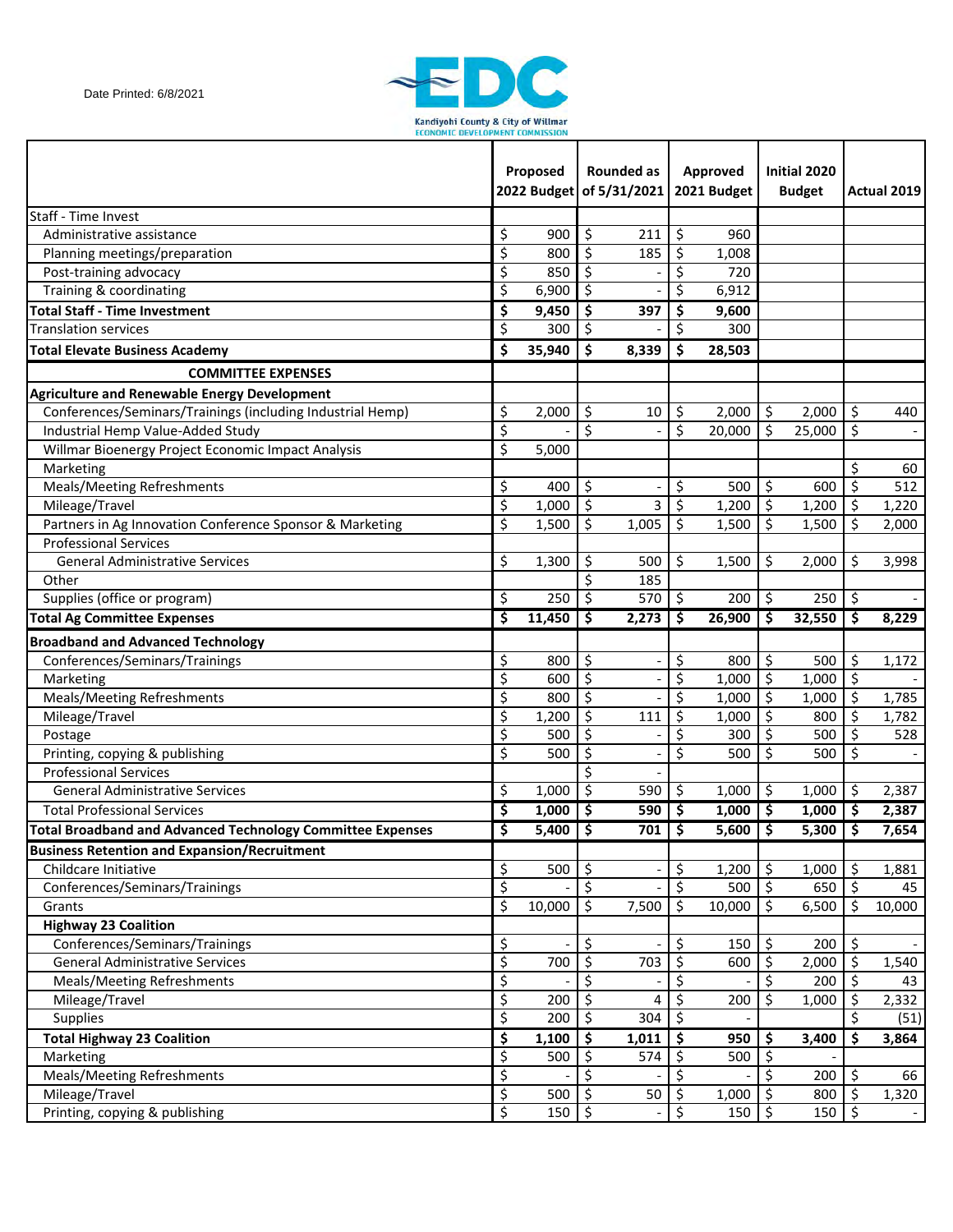

|                                                                  |                                 | Proposed            |                          | Rounded as<br>2022 Budget of 5/31/2021 |                         | Approved<br>2021 Budget |                           | Initial 2020<br><b>Budget</b> |         | Actual 2019            |
|------------------------------------------------------------------|---------------------------------|---------------------|--------------------------|----------------------------------------|-------------------------|-------------------------|---------------------------|-------------------------------|---------|------------------------|
| <b>Professional Services</b>                                     |                                 |                     |                          |                                        |                         |                         |                           |                               |         |                        |
| General administrative services                                  | \$                              | 1,500               | \$                       | 610                                    | \$                      | 1,500                   | \$                        | 1,500                         | \$      | 1,940                  |
| Professional services - Other                                    | \$                              | 100                 | \$                       |                                        | \$                      | 100                     | \$                        | 100                           | \$      |                        |
| <b>Total Professional Services</b>                               | \$                              | 1,600               | \$                       | 610                                    | \$                      | 1,600                   | \$                        | 1,600                         | \$      | 1,940                  |
| Supplies (office or program)                                     | $\overline{\mathcal{S}}$        | 100                 | \$                       |                                        | \$                      | 100                     | \$                        | 200                           | \$      |                        |
| Workforce Development (Job Fair, CLUES, etc.)                    | \$                              | 2,500               | \$                       |                                        | \$                      | 3,000                   | $\zeta$                   | 2,500                         | \$      | 4,611                  |
| <b>Total BRE/R Committee Expenses</b>                            | \$                              | 16,950              | \$                       | 9,745                                  | \$                      | 19,000                  | \$                        | 17,000                        | \$      | 23,726                 |
| <b>Finance</b>                                                   |                                 |                     |                          |                                        |                         |                         |                           |                               |         |                        |
| Marketing                                                        | \$                              | 100                 | \$                       |                                        | \$                      | 100                     | \$                        | 100                           | \$      |                        |
| Meals/Meeting Refreshments                                       | \$                              | 500                 | \$                       |                                        | \$                      | 500                     | \$                        | 500                           | \$      | 315                    |
| Mileage/Travel                                                   | \$                              | 50                  | \$                       |                                        | \$                      | 50                      | \$                        | 50                            | \$      | 334                    |
| <b>Professional services</b>                                     |                                 |                     |                          |                                        |                         |                         |                           |                               |         |                        |
| General administrative services                                  | \$                              | 1,500               | \$                       | 714                                    | \$                      | 1,300                   | \$                        | 1,000                         | \$      | 1,419                  |
| Legal services                                                   | $\overline{\mathcal{S}}$        | 400                 | $\overline{\mathcal{S}}$ |                                        | \$                      | 400                     | $\overline{\mathcal{S}}$  | 400                           | $\zeta$ |                        |
| <b>Total Professional Services</b>                               | \$                              | 1,900               | \$                       | 714                                    | \$                      | 1,700                   | \$                        | 1,400                         | \$      | 1,419                  |
| SCORE (cell phone and email account; moved to Finance Committee) |                                 |                     |                          |                                        |                         |                         |                           |                               |         |                        |
| Telephone/Telecommunications                                     | \$                              |                     | \$                       |                                        | \$                      |                         | \$                        | 850                           | \$      | 783                    |
| Mileage/Travel                                                   | $\overline{\xi}$                |                     |                          |                                        | $\overline{\mathsf{S}}$ |                         | \$                        | 200                           |         |                        |
| <b>Total SCORE</b>                                               | \$                              |                     | \$                       |                                        | \$                      |                         | \$                        | 1,050                         | \$      | 783                    |
| <b>Total Finance Committee Expenses</b>                          | \$                              | 2,550               | \$                       | 714                                    | \$                      | 2,350                   | \$                        | 2,250                         | \$      | 2,851                  |
| <b>Marketing and Public Relations</b>                            |                                 |                     |                          |                                        |                         |                         |                           |                               |         |                        |
| Meals/Meeting refreshments                                       | \$                              | 600                 | \$                       |                                        | \$                      | 800                     | \$                        | 800                           | \$      | 797                    |
| Media                                                            | \$                              | 700                 | \$                       | 180                                    | \$                      | 700                     | \$                        | 700                           | \$      | 540                    |
| Mileage/Travel                                                   | \$                              | 100                 | \$                       |                                        | \$                      | 100                     | \$                        | 100                           | \$      | 50                     |
| Printing, copying & publishing                                   |                                 |                     |                          |                                        |                         |                         |                           |                               | \$      | 640                    |
| Advertisements                                                   | \$                              | 800                 | \$                       | 311                                    | \$                      | 1,500                   | \$                        | 800                           | \$      | 2,307                  |
| Special projects                                                 | \$                              |                     | \$                       |                                        | \$                      |                         | \$                        |                               | \$      | 13,750                 |
| Professional services                                            |                                 |                     |                          |                                        |                         |                         |                           |                               |         |                        |
| General administrative services                                  | \$                              | 2,000               | \$                       | 1,472                                  | \$                      | 1,800                   | \$                        | 1,800                         | \$      | 1,694                  |
| <b>REDstar Creative</b>                                          |                                 |                     |                          |                                        |                         |                         |                           |                               |         |                        |
| Digital Media/Social Media                                       | \$                              |                     | \$                       | 113                                    | \$                      | 4,500                   | \$                        | 6,000                         | \$      | 6,651                  |
| Marketing materials                                              |                                 |                     |                          |                                        |                         |                         |                           |                               | \$      | 2,467                  |
| <b>General Marketing</b>                                         | \$                              | 800                 | \$                       | 383                                    | \$                      | $6,200$ \$              |                           | 6,200                         | \$      | 7,692                  |
| <b>E</b> Newsletters                                             | \$                              |                     | \$                       |                                        | \$                      | 2,500                   | \$                        | 3,500                         | \$      |                        |
| Website                                                          | \$                              |                     | \$                       |                                        | \$                      | 2,000                   | $\boldsymbol{\mathsf{S}}$ | 1,500                         | \$      | 1,221                  |
| Other                                                            | \$                              |                     | $\overline{\mathsf{S}}$  |                                        | \$                      | 1,500                   | \$                        | 500                           | $\zeta$ | 429                    |
| <b>Total REDstar Creative</b>                                    | $\varsigma$                     | 800                 | \$                       | 495                                    | \$                      | 16,700                  | \$                        | 17,700                        | \$      | 18,459                 |
| <b>Total Professional Services</b>                               | $\overline{\boldsymbol{\zeta}}$ | 2,800               | \$                       | 1,967                                  | \$                      | 18,500                  | \$                        | 19,500                        | \$      | 20,153                 |
| <b>Total Marketing and Public Relations Committee Expenses</b>   | \$                              | 5,000               | \$                       | 2,458                                  | \$                      | 21,600                  | $\ddot{\bm{\zeta}}$       | 21,900                        | \$      | 38,237                 |
| <b>Tourism/Leisure Travel</b>                                    |                                 |                     |                          |                                        |                         |                         |                           |                               |         |                        |
| <b>CVB Tourism Partnership Agreement</b>                         | \$                              | 34,000              | \$                       | 34,000                                 | \$                      | 34,000                  | \$                        | 34,000                        | \$      | 34,000                 |
| Meals/Meeting refreshments                                       | \$                              | 100                 | \$                       |                                        | \$                      | 100                     | \$                        | 100                           | \$      | 64                     |
| Mileage/Travel                                                   | \$                              | 100                 | \$                       |                                        | \$                      | 100                     | \$                        | 100                           | \$      | 92                     |
| Other                                                            |                                 |                     |                          |                                        |                         |                         |                           |                               |         |                        |
| <b>Total Tourism/Leisure Travel Committee</b>                    | \$                              | $34,200$   \$       |                          | 34,000                                 | $\ddot{\bm{s}}$         | $34,200$   \$           |                           | 34,200                        | S       | 34,156                 |
| <b>Total Committee Expenses</b>                                  | ऽ                               | $75,550$ $\sqrt{5}$ |                          | $49,890$   \$                          |                         | $109,650$   \$          |                           |                               |         | $113,200$   \$ 114,854 |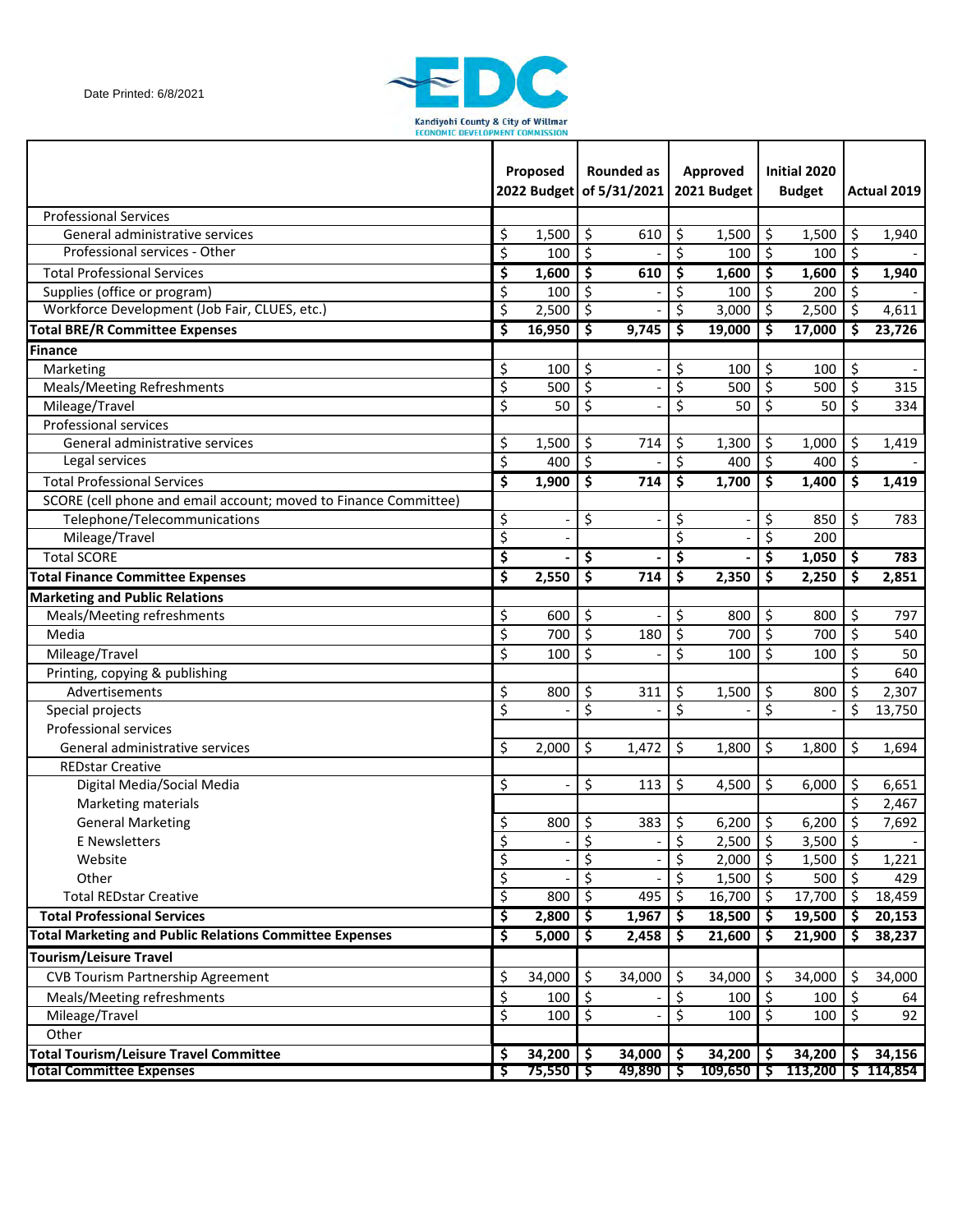

|                                                                       |                                 | Proposed   |         | Rounded as<br>2022 Budget of 5/31/2021 |                    | <b>Approved</b><br>2021 Budget |                                 | Initial 2020<br><b>Budget</b> |         | Actual 2019            |
|-----------------------------------------------------------------------|---------------------------------|------------|---------|----------------------------------------|--------------------|--------------------------------|---------------------------------|-------------------------------|---------|------------------------|
| <b>EMPLOYEE COMPENSATION</b>                                          |                                 |            |         |                                        |                    |                                |                                 |                               |         |                        |
| <b>Executive Director</b>                                             |                                 |            |         |                                        |                    |                                |                                 |                               |         |                        |
| Director's salary                                                     | \$                              | 120,200    | \$      | 48,625                                 | \$                 | 116,700                        | \$                              | 116,700                       |         | \$113,300              |
| Director's health insurance                                           | $\zeta$                         | 14,000     | \$      | 5,833                                  | Ŝ.                 | 14,000                         | \$                              | 14,000                        | \$      | 11,262                 |
| Director's payroll taxes (FICA = 6.20%; Medicare = 1.45%)             | \$                              | 8,930      | \$      | 2,001                                  | $\zeta$            | 8,930                          | \$                              | 8,930                         | $\zeta$ |                        |
| Director's pension (PERA) employer rate is 7.5%                       | $\overline{\mathcal{S}}$        | 9,000      | $\zeta$ | 3,647                                  | \$ ا               | 8,753                          | \$                              | 8,753                         | \$      | 8,497                  |
| <b>Total Executive Director's Compensation</b>                        | \$                              | 152,130    | \$      | 60,106                                 | $\mathsf{\hat{S}}$ | 148,383                        | \$                              | 148,383                       |         | \$133,060              |
| <b>Business Development Manager's position</b>                        |                                 |            |         |                                        |                    |                                |                                 |                               |         |                        |
| <b>Business Development Manager's salary</b>                          | \$                              | 75,200     | \$      | 31,667                                 | \$                 | 80,333                         | \$                              | 75,000                        | \$      | 73,000                 |
| Business Development Manager's health insurance                       | $\overline{\mathcal{S}}$        | 5,800      | \$      | 5,339                                  | $\zeta$            | 9,081                          | \$                              | 14,000                        | \$      | 11,262                 |
| <b>Business Development Manager's payroll taxes</b>                   | \$                              | 5,739      | \$      | 3,042                                  | \$                 | 6,146                          | \$                              | 5,739                         | \$      |                        |
| <b>Business Development Manager's PERA</b>                            | $\overline{\mathcal{S}}$        | 5,625      | $\zeta$ | 2,753                                  | \$                 | 6,025                          | \$                              | 5,625                         | \$      | 5,475                  |
| <b>Total Business Development Specialist's Compensation</b>           | $\overline{\boldsymbol{\zeta}}$ | 92,364     | \$      | 42,800                                 | Ŝ                  | 101,584                        | \$                              | 100,364                       | Ś       | 89,737                 |
| <b>Marketing &amp; Communications Specialist</b>                      |                                 |            |         |                                        |                    |                                |                                 |                               |         |                        |
| Marketing & Communications Specialist's salary                        | \$                              | 49,920     |         |                                        |                    |                                |                                 |                               |         |                        |
| Marketing & Communications Specialist's health insurance              | \$                              | 10,000     |         |                                        |                    |                                |                                 |                               |         |                        |
| Marketing & Communications Specialist's payroll taxes                 | \$                              | 3,820      |         |                                        |                    |                                |                                 |                               |         |                        |
| <b>Business Development Manager's PERA</b>                            | $\overline{\mathcal{S}}$        | 3,744      |         |                                        |                    |                                |                                 |                               |         |                        |
| <b>Total Marketing &amp; Communications Specialist's Compensation</b> | \$                              | 67,484     |         |                                        |                    |                                |                                 |                               |         |                        |
| Accrued vacation and sick expense                                     |                                 |            |         |                                        |                    |                                |                                 |                               |         |                        |
| <b>Executive Director</b>                                             | \$                              | 8,000      | \$      |                                        | \$                 | 8,000                          | \$                              | 8,000                         | \$      |                        |
| <b>Business Development Manager</b>                                   | $\overline{\mathcal{S}}$        | 4,000      | \$      |                                        | \$                 | 4,000                          | \$                              | 4,000                         | \$      |                        |
| Marketing & Communications Specialist                                 | \$                              | 3,000      | $\zeta$ |                                        |                    |                                |                                 |                               |         |                        |
| <b>Total accrued vacation and sick expense</b>                        | \$                              | 15,000     | \$      |                                        | \$                 | 12,000                         | \$                              | 12,000                        | \$      |                        |
| Employer payroll tax expense                                          |                                 |            | \$      | 6,437                                  |                    |                                | \$                              | 14,028                        | \$      | 14,067                 |
| Employee workers' compensation insurance                              | \$                              | 1,000      | \$      | 520                                    | $\zeta$            | 800                            | \$                              | 1,000                         | \$      | 522                    |
| <b>Total other employee compensation</b>                              | \$                              | 16,000     | \$      | 6,957                                  | \$ ا               | 12,800                         | \$                              | 27,028                        | \$      | 14,589                 |
| <b>Total Employee Compensation</b>                                    | \$                              | 327,978    | \$      | 109,864                                | \$                 | 262,767                        | $\overline{\boldsymbol{\zeta}}$ | 275,775                       |         | $\overline{5}$ 237,386 |
| <b>ADMINISTRATIVE EXPENSES</b><br>MCIT property/casualty insurance    |                                 | 3,600      |         | 3,703                                  |                    | 3,500                          |                                 |                               |         |                        |
|                                                                       | \$                              |            | \$      |                                        | \$                 |                                | \$                              | 2,800                         | \$      | 2,043                  |
| Meals not for a committee                                             | \$                              | 700        | \$      | 1,148                                  | \$                 | 1,000                          | \$                              | 900                           | \$      | 1,105                  |
| Memberships, dues, subscriptions                                      |                                 |            |         |                                        |                    |                                |                                 |                               |         |                        |
| Community Venture Network (CVN)                                       | \$                              | 2,200      | \$      | 2,125                                  | \$                 | 2,200                          | \$                              | 2,200                         | \$      |                        |
| <b>EDAM</b> membership                                                | \$                              | 495        | \$      | 295                                    | \$                 | 495                            | \$                              | 495                           | \$      | 495                    |
| Highway 23 Coalition membership                                       | \$                              | 500        | \$      |                                        | \$                 | 500                            | \$                              | 500                           | \$      |                        |
| Industrial Hemp Association                                           | \$                              | 375        |         |                                        |                    |                                |                                 |                               |         |                        |
| Local organizations                                                   | \$                              | 600        | \$      | 550                                    | \$                 | 600                            | \$                              | 600                           | \$      | 525                    |
| MAPCED membership                                                     | \$                              | 350        | \$      | 300                                    | \$                 | 350                            | \$                              | 330                           | \$      | 330                    |
| MN DEED Marketing Partnership dues                                    | \$                              | 700        | \$      |                                        | \$                 | 700                            | \$                              | 625                           | \$      | 625                    |
|                                                                       |                                 |            |         |                                        |                    |                                |                                 |                               |         |                        |
| <b>MN Rural Broadband Coalition</b>                                   | \$                              | 1,000      |         |                                        |                    |                                | \$                              | 400                           | \$      | 590                    |
| Subscriptions                                                         | \$                              | 2,881      | \$      | 1,304                                  | \$                 | 400                            | \$                              | 500                           | \$      | 200                    |
| <b>WORKUP</b> membership                                              | \$                              |            | \$      |                                        | \$                 |                                | \$                              | 5,400                         | \$      | 4,050                  |
| Other                                                                 | \$                              | 450        | \$      | 166                                    | \$                 | 450                            |                                 |                               |         | 1,140                  |
| <b>Total Memberships, dues, subscription</b>                          | $\overline{\boldsymbol{\zeta}}$ | $9,551$ \$ |         | $4,740$ \$                             |                    | 5,695                          | S                               | 11,050                        | \$      | 7,955                  |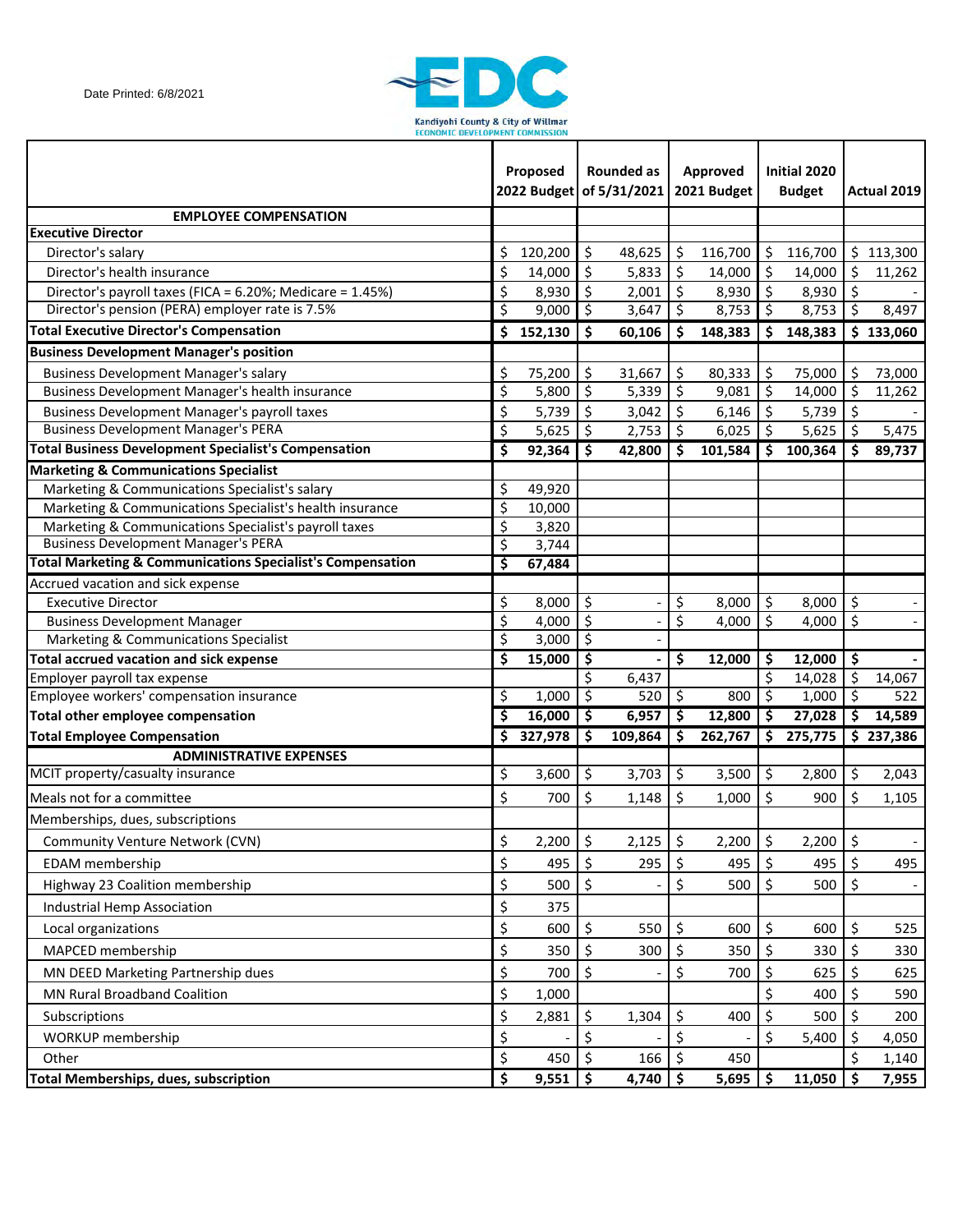

|                                             | Proposed                |              | <b>Rounded as</b><br>2022 Budget of 5/31/2021 |             | <b>Approved</b><br>2021 Budget |             | Initial 2020<br><b>Budget</b> |                        |     | Actual 2019 |
|---------------------------------------------|-------------------------|--------------|-----------------------------------------------|-------------|--------------------------------|-------------|-------------------------------|------------------------|-----|-------------|
| <b>Professional services</b>                |                         |              |                                               |             |                                |             |                               |                        |     |             |
| <b>Accountant fees</b>                      | \$                      | 850          | \$                                            | 250         | \$                             | 850         | \$                            | 1,500                  | \$  | 622         |
| Auditor                                     | \$                      | 8,350        | $\zeta$                                       |             | \$                             | 8,350       | \$                            | 7,000                  | \$  | 8,500       |
| Bookkeeping fees                            | $\overline{\mathsf{S}}$ | 6,000        | \$                                            | 2,796       | \$                             | 6,000       | \$                            | 6,000                  | \$  | 7,259       |
| <b>Broadband Consultant Agreement</b>       | $\overline{\mathsf{S}}$ | 2,500        | \$                                            |             | \$                             | 10,780      |                               |                        |     |             |
| Legal fees                                  | \$                      | 600          | \$                                            | 218         | \$                             | 600         | $\zeta$                       | 200                    | \$  | 250         |
| <b>Total Professional Services</b>          | \$                      | 18,300       | \$                                            | 3,264       | \$                             | 26,580      | \$                            | 14,700                 | \$  | 16,631      |
| Seminars and promotions                     | \$                      | 2,200        | \$                                            |             | \$                             | 2,400       | \$                            | 2,200                  | \$  | 1,190       |
| Travel, conference, school                  | \$                      | 12,000       | ें 5                                          | 248         | ॱऽ                             | 12,000      | ॱऽ                            | 11,000                 | \$  | 5,901       |
| <b>Total Administrative Expenses</b>        | \$                      | 46,351       | \$                                            | 13,104      | \$                             | 51,175      | \$                            | 42,650                 | \$. | 34,825      |
| <b>OFFICE EXPENSES</b>                      |                         |              |                                               |             |                                |             |                               |                        |     |             |
| <b>Bank Fees</b>                            | \$                      | 150          | \$                                            | 69          | \$                             | 100         | \$                            | 100                    | \$  | 118         |
| Cleaning person                             | \$                      | 2,500        | \$                                            | 825         | \$                             | 2,000       | \$                            | 2,700                  | \$  | 2,622       |
| Equipment maintenance and rental            |                         |              |                                               |             |                                |             |                               |                        |     |             |
| Software (Synchronist annual fee \$1,200)   | \$                      | 2,800        | \$                                            | 2,927       | \$                             | 2,200       | \$                            | 2,400                  | \$  | 1,909       |
| Other                                       | \$                      | 700          | $\overline{\mathcal{S}}$                      | 186         | $\zeta$                        | 700         |                               |                        | \$  | 1,324       |
| <b>Total Equip Maintenance &amp; Rental</b> | \$                      | 3,500        | \$                                            | 3,113       | \$                             | 2,900       | \$                            | 2,400                  | \$  | 3,233       |
| Furniture and equipment                     |                         |              |                                               |             |                                |             |                               |                        |     |             |
| Xerox lease                                 | \$                      | 4,250        | \$                                            | 2,235       | \$                             | 4,248       | \$                            | 1,700                  | \$  | 885         |
| Toshiba service contract and lease          | $\overline{\mathsf{S}}$ |              | \$                                            | 172         | \$                             | 2,400       |                               |                        | \$  | 4,840       |
| Furniture and equipment - Other             | \$                      | 1,200        | \$                                            | 1,052       | \$                             |             | \$                            | 1,200                  | \$  |             |
| <b>Total Furniture and Equipment</b>        | \$                      | 5,450        | \$                                            | 3,459       | \$                             | 6,648       | \$                            | 2,900                  | \$  | 5,725       |
| Office equipment and miscellaneous          | \$                      | 1,500        | \$                                            |             | \$                             | 1,500       | \$                            | 1,800                  | \$  | 5,819       |
| Postage, mailing service                    | \$                      | 300          | \$                                            | 342         | \$                             | 200         | \$                            | 200                    | \$  | 176         |
| Printing, copying and publishing            | \$                      | 1,000        | \$                                            | 1,185       | \$                             | 400         | \$                            | 1,000                  | \$  | 1,783       |
| Professional services:                      |                         |              |                                               |             |                                |             |                               |                        |     |             |
| Engineering and other professional services | \$                      | 3,000        | $\zeta$                                       | 2,075       | \$.                            | 3,000       | \$                            | 3,000                  | \$  | 4,690       |
| General administrative                      | \$                      | 54,000       | \$                                            | 17,115      | \$                             | 52,000      | \$                            | 62,500                 | \$  | 46,237      |
| Planning session facilitator                | \$                      | 3,000        | \$                                            | 1,800       | \$                             | 4,000       | \$                            | 4,200                  | \$  | 4,285       |
| Website hosting and maintenance             | \$                      | 250          | $\overline{\mathcal{S}}$                      |             | \$                             | 250         | $\overline{\varsigma}$        | 250                    | \$  | 210         |
| <b>Total Professional Services</b>          | \$                      | 60,250       | \$                                            | 20,990      | \$.                            | 59,250      | \$                            | 69,950                 | \$  | 55,422      |
| Rent and storage unit                       | $\overline{\xi}$        | 24,800       | $\overline{\mathfrak{s}}$                     | 10,000      | $\zeta$                        | 24,800      | $\overline{\mathcal{S}}$      | 24,600                 | \$  | 22,770      |
| Rent (water cooler, post office box)        | \$                      | 300          | \$                                            | 174         | $\zeta$                        | 260         | \$                            | 260                    | \$  | 207         |
| Sales Tax Return                            |                         |              | \$                                            | 11          |                                |             |                               |                        |     |             |
| <b>Supplies</b>                             | \$                      | 2,500        | $\ddot{\bm{\zeta}}$                           | 984         | \$                             | 3,500       | \$                            | 3,500                  | \$  | 3,765       |
| Telephone/Telecommunications                | \$                      | 6,250        | $\ddot{\bm{\zeta}}$                           | 2,359       | \$                             | 6,250       | \$                            | 4,900                  | \$  | 5,562       |
| Office Expenses - Other                     | \$                      | 1,000        | \$ ا                                          | 450         |                                |             |                               |                        |     |             |
| <b>Total Office Expenses</b>                | \$                      | $109,500$ \$ |                                               | 43,959      | \$                             | 107,808     |                               | \$114,310              |     | \$107,202   |
| <b>TOTAL PROGRAM EXPENSES</b>               | \$.                     | 649,519      |                                               | \$1,090,572 |                                | \$1,457,947 |                               | $\overline{5}$ 623,785 |     | \$662,704   |
|                                             |                         |              |                                               |             |                                |             |                               |                        |     |             |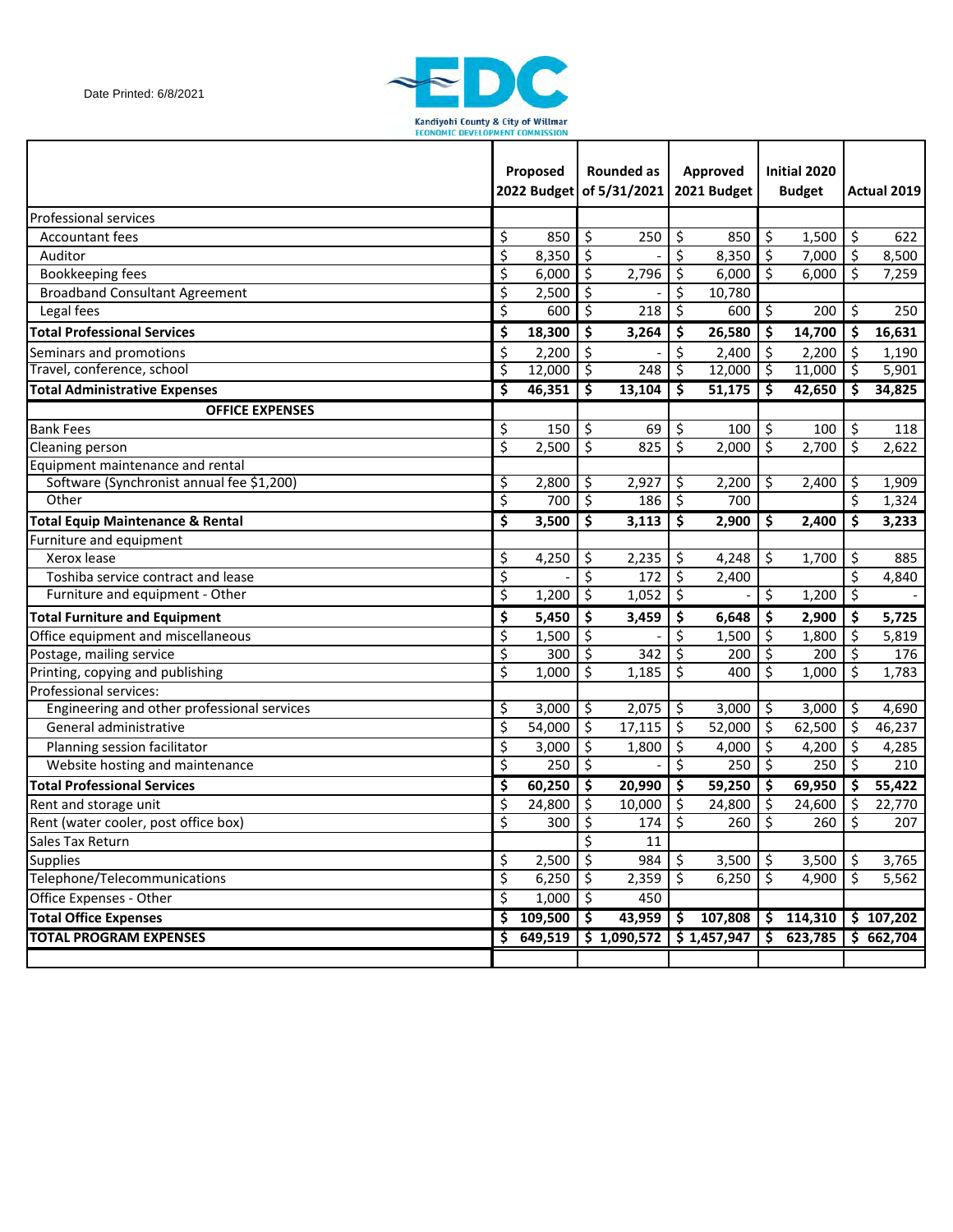# **EDC Broadband Committee Draft Proposal—6/10/2021**

#### **Federated Fiber—755 served**

The planning for this project was started in 2019 and would service all eligible parcels in St. John's, Mamre, Arctander, and Dovre townships. This is a fiber-to-the-home build, which is the gold-standard in broadband. Speeds for this project are up to 1000 Mbps download and 1000 Mbps upload. Federated is committed to funding 25% of the project with the remainder of the funds for this project expected to come from the State of Minnesota Border-to-Border broadband grant program and from the townships themselves after the County contribution.

*Total Estimated Project Cost: \$10,305,030 (Federated \$2,576,257) Requested County Contribution: \$1,314,386*

#### **Vibrant Wireless (Meeker Coop)—1698 served**

This project consists of fiber-fed monopoles providing wireless-to-the-home internet access for residents in Burbank, Roseville, Irving, Harrison, Gennessee and East Lake Lillian townships. The difference in this wireless project versus wireless that already exists is two fold: First, each pole is fed with a fiber backbone. Other providers hop the signal from one pole to another, causing reduced speeds and increased downtime. Second, the poles are taller than existing structures. This can help when line-of-sight is an issue with trees and other blocks. Speeds for this project are up to 100 Mbps download and 10 Mbps upload. Vibrant is funding 50% of this project with the remaining source of funding expected to be the townships themselves, after the County's share.

*Total Estimated Project Cost: \$4,165,127 (Vibrant \$2,082,563) Requested County Contribution: \$1,832,655*

#### **Arvig Fiber—207 served**

This is a fiber-to-the-home build to all eligible buildings within the city limits of Prinsburg. Anchor institutions and leaders have been asking for broadband to be improved here. Arvig has indicated they will spend approximately 40% of the cost while the remaining funds may come from a variety of other local sources, after the County's contribution.

*Total Estimated Project Cost: \$1,000,000 (Arvig \$400,000) Requested County Contribution: \$330,000*

#### **Charter Coax, 199th Ave NE—32 served**

This is a standard coax build-out from Charter Communications. Locations here would see standard Charter maximum speeds of 930 Mbps download and 35 Mbps upload. Charter will contribute \$45,000 while the townships would be asked for the remainder, after the County's contribution.

*Total Estimated Project Cost: \$145,000 (Charter \$45,000) Requested County Contribution: \$88,000*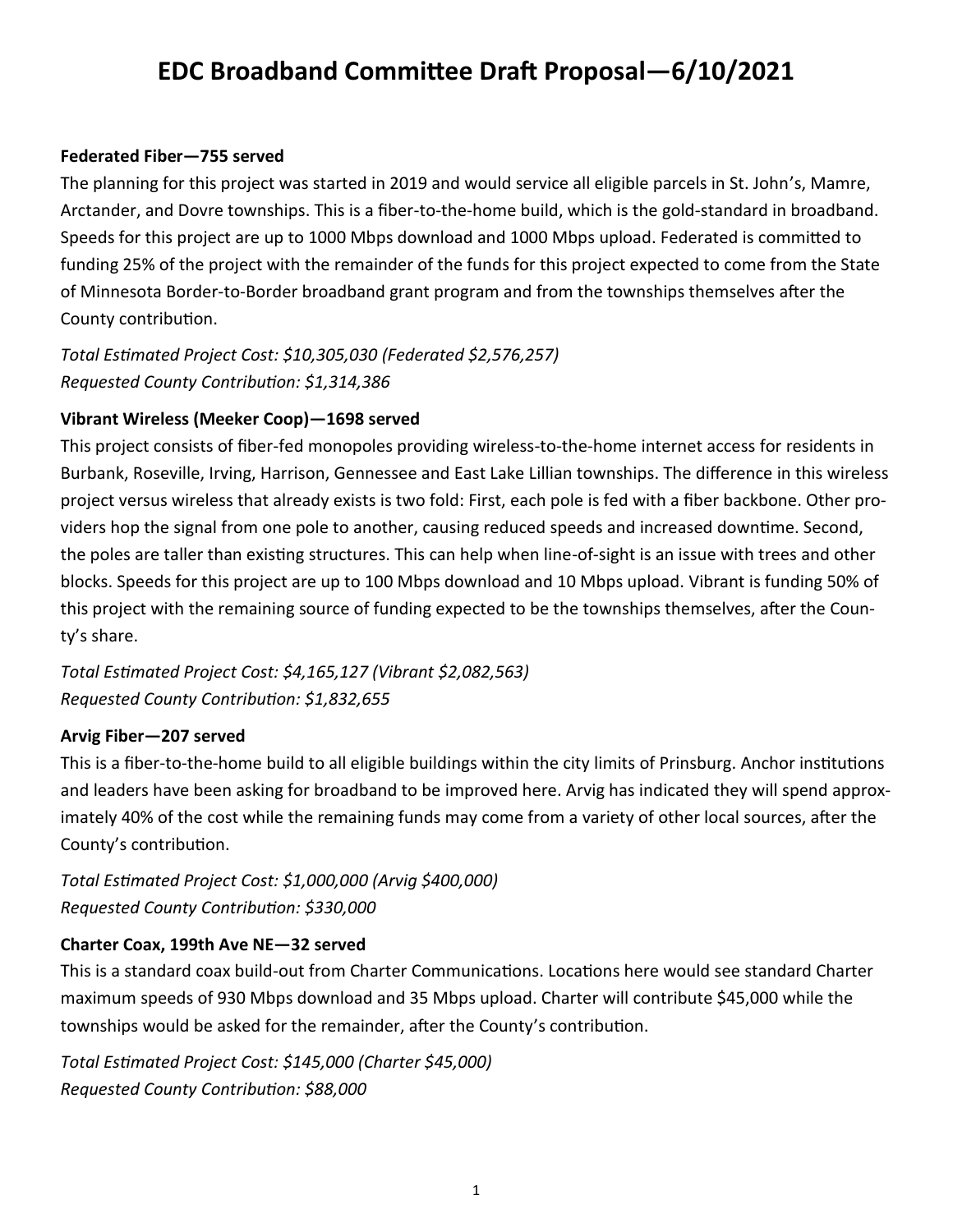# **Charter Fiber, Riverwood—84 served**

This is a fiber-to-the-home build, but with standard Charter services. Speeds here would continue to see Charter's maximum of 930 Mbps download and 35 Mbps upload. Charter will contribute \$133,000 with the townships picking up the remainder after the county.

*Total Estimated Project Cost: \$433,000 (Charter \$133,000) Requested County Contribution: \$264,000*

# **Charter Coax, 141st Ave NE—37 served**

This is a standard coax build from Charter. Standard Charter services would be provided with the maximum internet speeds of 930 Mbps download and 35 Mbps upload. Charter will pay \$54,000 with the township paying the remainder after the county.

*Total Estimated Project Cost: \$89,000 (Charter \$54,000) Requested County Contribution: \$30,800*

# **Drop Connect Grant (Right-of-way to premise)**

These funds would be used to help those who have access to broadband internet on their road, but the cable is not directly connected to their home or business. Up to 50% of the costs for these customers could be covered by them applying for this grant program. Total estimated properties helped is between 75 and 600, depending on need.

*Total Estimated Project Cost: \$300,000 Requested County Contribution: \$300,000*

| <b>Total Served</b> |              | Total Project \$ in KC $\parallel$ Total Request from County |
|---------------------|--------------|--------------------------------------------------------------|
| 2927                | \$16,437,157 | \$4,159,842                                                  |